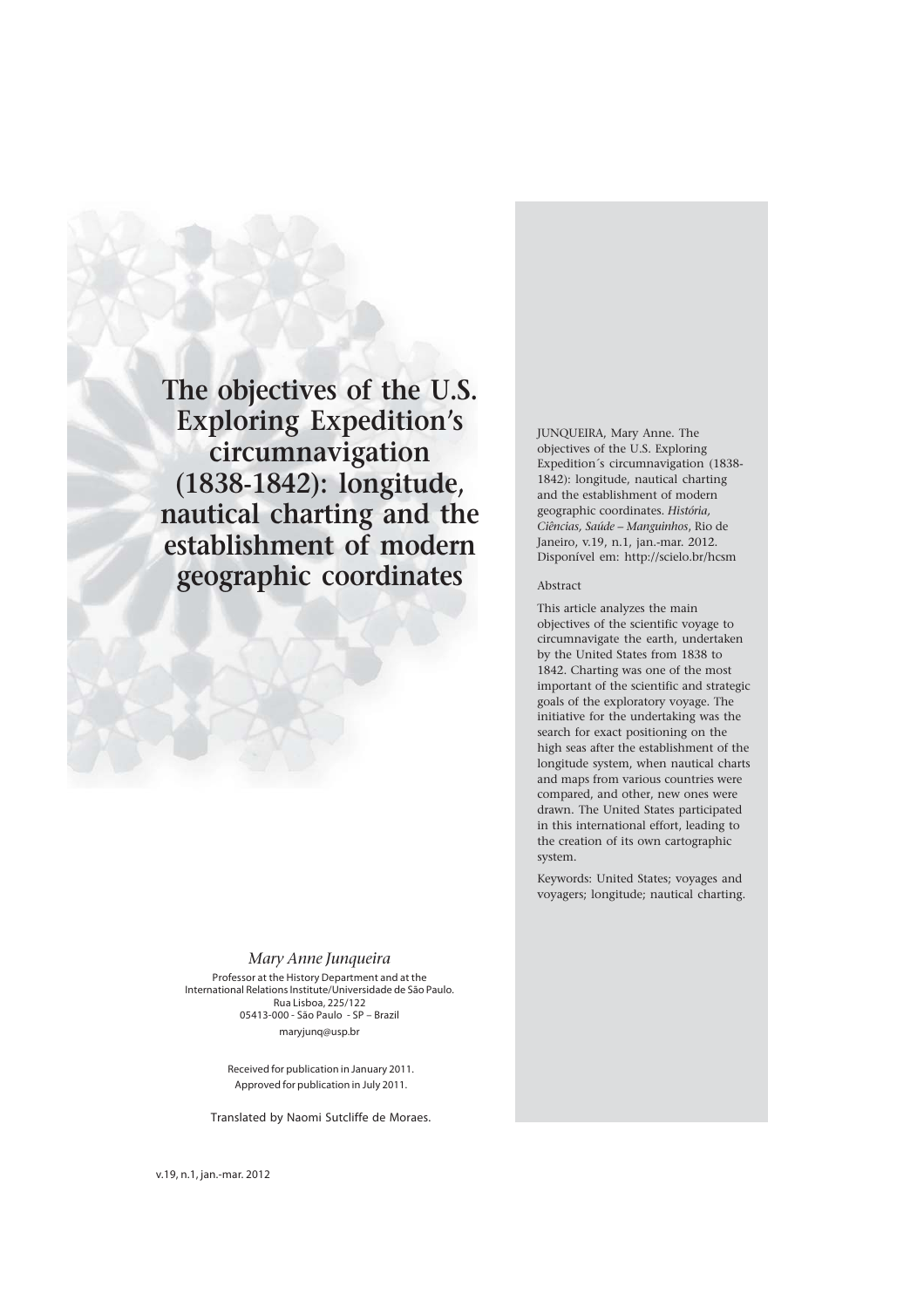$\bar{J}$ e seek to understand the extensive nautical charting undertaken by the U.S. Exploring Expedition, (U.S. Ex. Ex. for short) on the first American circumnavigation. The scientific, peacetime exploration was the exclusive responsibility of the US Navy. Circumnavigation was also undertaken by other countries, such as England, France, Spain and Russia, in order to survey unknown areas of the globe. First, we will recount some relevant aspects of the expedition; next, we will discuss the establishment of longitudes on the high seas and the establishment of modern geographic coordinates and lastly, we will describe some specific aspects of US mapping.1

Although the great expedition had scientific, economic, political and diplomatic objectives, mapping of parts of the Earth was its principal goal. This goal was based on the geopolitical purpose of the voyage that required four years and, afterwards, a good deal of ink when preparing the reports, including a written narrative by the commander published in five volumes, 18 scientific volumes also prepared by the commander and scientists, and an atlas. It sought to survey the coasts of specific continents and islands, recognize the mouths of rivers, ports and ocean currents, and identify shoals and other submerged geographical features that could pose a danger to ships.

Commanded by Lieutenant Commander Charles Wilkes, the members of the expedition set forth from the port of Norfolk, Virginia in 1838, finishing the trip in 1842. There were six ships: the sloops of war *Vincennes* and *Peacock*, the brig *Porpoise*, the storeship *Relief* and the tenders *Sea Gull* and *Flying Fish* (Wilkes, 1845). Three hundred forty-six men embarked, including 37 officers, most of whom were cartographers (many in training), eight scientists and two artists. The officials were responsible for the primary work of the expedition: mapping.

Captain Charles Wilkes was an ingenious specialist in nautical mapping and interested



Figure 1: Lieutenant Commander Charles Wilkes (1845, v.1, cover page)

in the possibilities of meteorology, a field that was just beginning to be defined. The scientific and artistic tasks were the responsibility of the civilians on board: James Dwight Dana (mineralogist), Titian R. Peale and Charles Pickering (both naturalists; the former interested in fauna and the latter in human societies), Joseph Pitty Couthouy (naturalist and conchologist), William Rich (botanist), William Dunlop Brackenridge (botanist and horticulture specialist), John W. W. Dyes (taxidermist), Horatio Hale (philologist), and Alfred Thomas Agate and Joseph Drayton (artists). Many of them owe their careers to the expedition.2 They collected forty tons of vegetable, animal and mineral specimens, organized later in collections that were the foundation of what became the Smithsonian Institution in Washington, especially the capital's Botanical Garden.3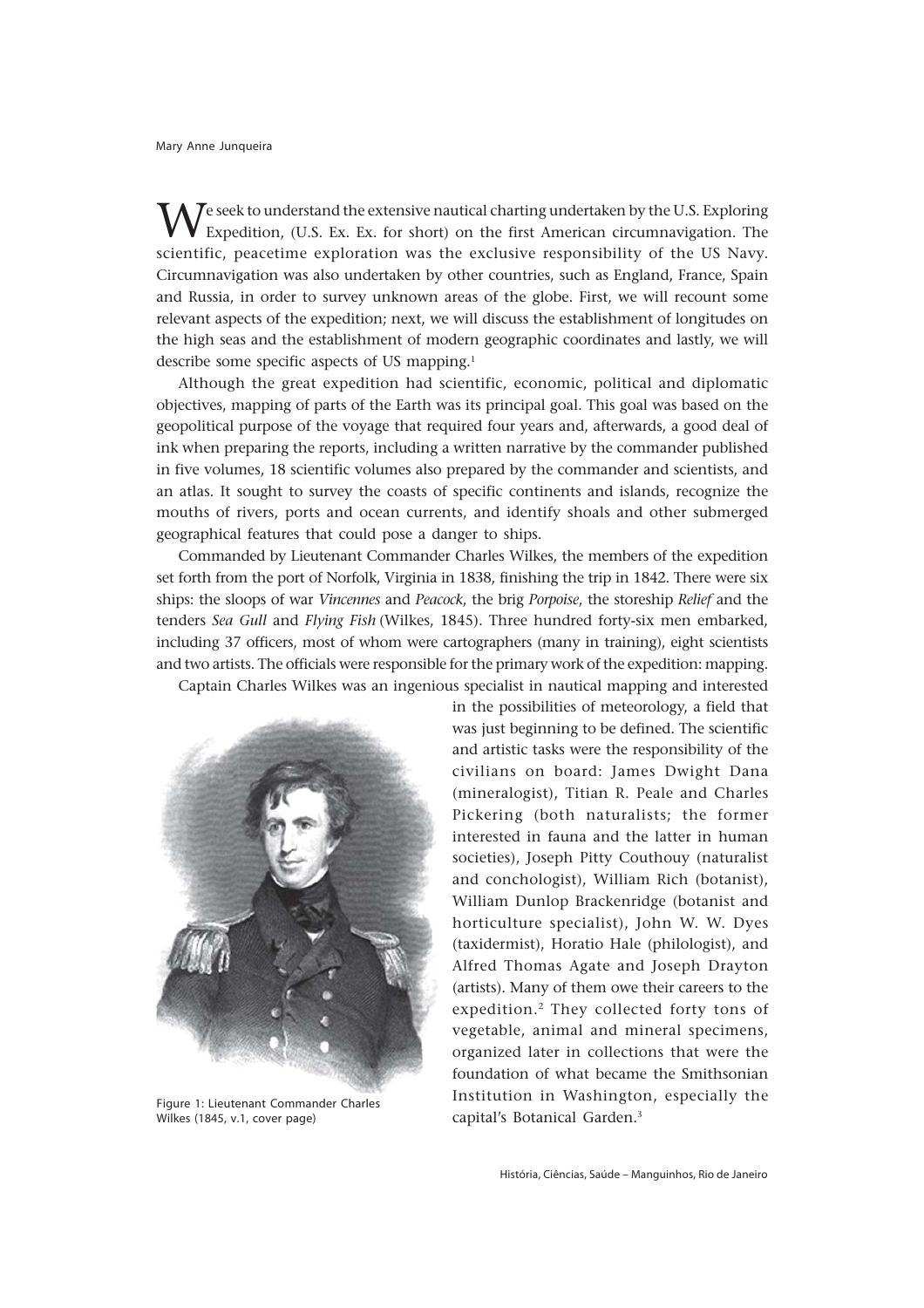The objectives of the U.S. Exploring Expedition's circumnavigation (1838-1842)



Figure 2: Modern representation of the expedition's ships (Philbrick, undated)

Charles Wilkes' most exalted finding, however, was the proof that Antarctica is a separate continent. Many travelers had reached this part of the globe, but the captain of the U.S. Exploring Expedition obtained 'proof.'. From that time on, maps of the Earth were redrawn to include the seventh continent. A large portion of the east of Antarctica was named Wilkes Land.

Two years of preparation were required after approval of the expedition by Congress in 1836 – after heated debates. Precision instruments were acquired – many obtained in Europe by the commander himself a few months before lifting anchor (Borthwick, 1965). Vessels were adapted for the objectives of the voyage, and specialized personnel were recruited, including the crew. The mobilization of the scientific and military teams was intense in the years before departure.

The expedition was an opportunity to prepare new scientific personnel and train officers in the art of nautical cartography. The dimensions of the operation were surprising, given that at that time the United States sought to consolidate the nation-state and concentrated efforts on expanding its borders, with aggressive land conquests pushing west from the Appalachian Mountains to the Pacific.<sup>5</sup> At that time, the territory of the United States was only two thirds of its current territory (Meinig, 1993).

Initially, the approach adopted to study the expedition was to understand it as one of the many voyages of the same type, undertaken by other countries. As mentioned, between 1750 and 1850, England, France, Spain and Russia sponsored circumnavigation expeditions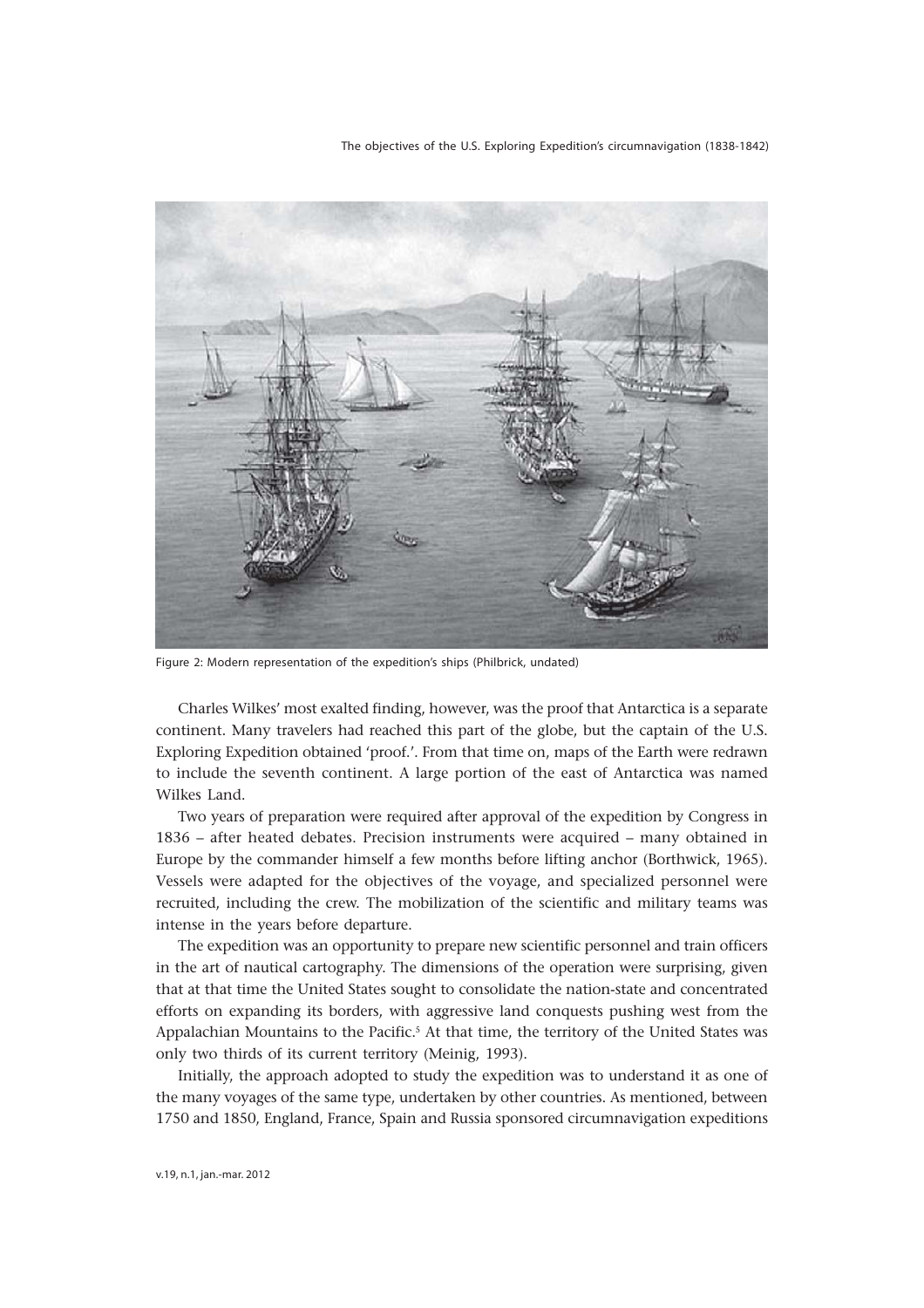

Figure 3: The sailing vessel Vincennes in Disappointment Bay, Antarctica (Wilkes, 1845, v.2, p.328)<sup>4</sup>

(Vinkovetsky, 2001; Richardson, 2001; Baeza, Leiva, 2004). Similar to the U.S. expedition, they were generally carried out by the Navy (normally in warships refitted for peacetime tasks) with the primary objective of performing nautical mapping. The United States' expedition was strategic, just like that of the other powers, indicating that the United States already sought a position in the world. Creation of its own charts provided autonomy with respect to Europe, and ensured the safety of the country's ships (Junqueira, 2008). It is important to note here that the famous circumnavigation voyage of the *Beagle* had similar objectives, but time has placed this primary objective in the background due to the impact that the naturalist Charles Darwin's theory on the evolution of species has had on the scientific community since that time.

I understand the exploratory voyage undertaken by the Americans – and others based on illuminist rationality – to be a colonial expedition, whose results were aggregated in various texts and images (maps among them) prepared from a specific "place of enunciation" (Said, 1992), a place that, in general, was situated at the center of knowledge, forged by a discourse of authority over the locations visited (Salvatore, 2007, p.9-30). The many results of the voyages, not always expected, were the products of complex and varied encounters (Pratt, 1999).

The fact that the United States embarked on a trip of this nature when it was still expanding across the continent reveals the imperial culture that has marked the country's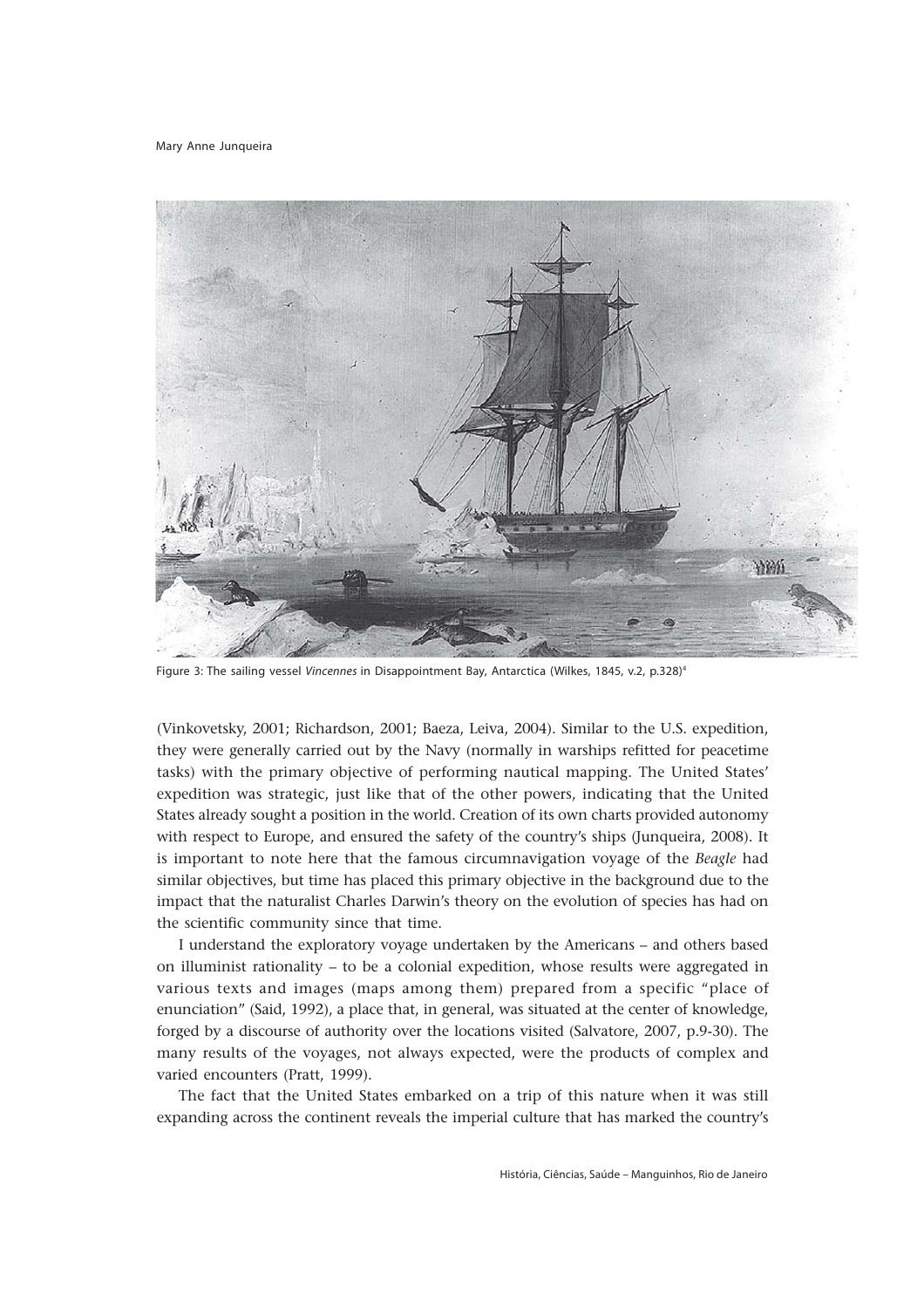trajectory since its foundation (Kaplan, Pease, 1993; Joseph, Legrand, Salvatore, 1998). However, we must stress that the United States is a country with a complex culture and politics and cannot be understood solely through the records presented here. The culture of dissent, which emerged along with the country's independence in 1776, is well known (Cornell, 1999). For example, Congress delayed approving the expedition because some congressmen feared that the country would establish colonies like the European countries did, since they sponsored similar voyages (Philbrick, 2005, p.27-65).

At the time, the French circumnavigations were admired (especially that of Louis-Antoine de Bougainville, from 1766 to 1769, and that of Jean-François de Galaup, comte de Lapérouse, from 1785 to 1788), as was the Russian circumnavigation of Adam Johann Ritter von Krusenstern (from 1803 to 1806). However, James Cook's three trips around the world were paradigmatic (the first from 1768 to 1771, the second from 1772 to 1775, and the last from 1776 and 1779), and became a sort of model expedition with respect to how to understand the world, the type of voyage report, the inclusion of scientists and cartographers (civilians or not), and communication of the results of the scientific voyage: charts, scientific reports and the narrative of the voyage itself (Richardson, 2001).

Characterized by rationality and by the certainty of scientific experimentation, Cook is considered one of the first officers to specify modern longitude in a long voyage, for the purpose of nautical charting (Richardson, 2001). The narrative of Charles Wilkes' voyage clearly has that of James Cook as a model, along with those of other navigators, but it has characteristics specific to the U.S. situation, in addition to the personal circumstances of the commander. After his return, the captain faced court martial, accused of breaking Navy rules by flogging his crew members more than permitted. Additionally, irascible and authoritarian, he made enemies among the officers, who testified unconditionally against him.

Why were the nations in that era committed to such large investments in charting? This question led me to investigate aspects of the science of that period, which debated how to correctly determine location at sea. The high risks of certain trips and the financial losses due to unknown accidents at sea made accurate nautical charting and precise determination of location during long voyages pressing needs; at the center of these debates was how to determine longitude far out to sea.

### **Uncertainty with respect to location on the high seas and the dispute for the Pacific**

At the time during which these expeditions were undertaken, there was a consensus among Western navigators regarding latitudes, and these conventions were already followed by the military, scientists and navigators of various nations. With the help of some instruments and astronomical observations – movements of the sun and other stars – latitude could be precisely calculated. Moreover, based on two other fixed points – the North and South Poles – the Earth's maximum circumference was determined and the Equator defined as zero latitude. However, the geographical convention known as longitude had not yet been configured. In other words, there was a consensus among nations with respect to the parallels on the globe, but there was disagreement on the establishment of meridians.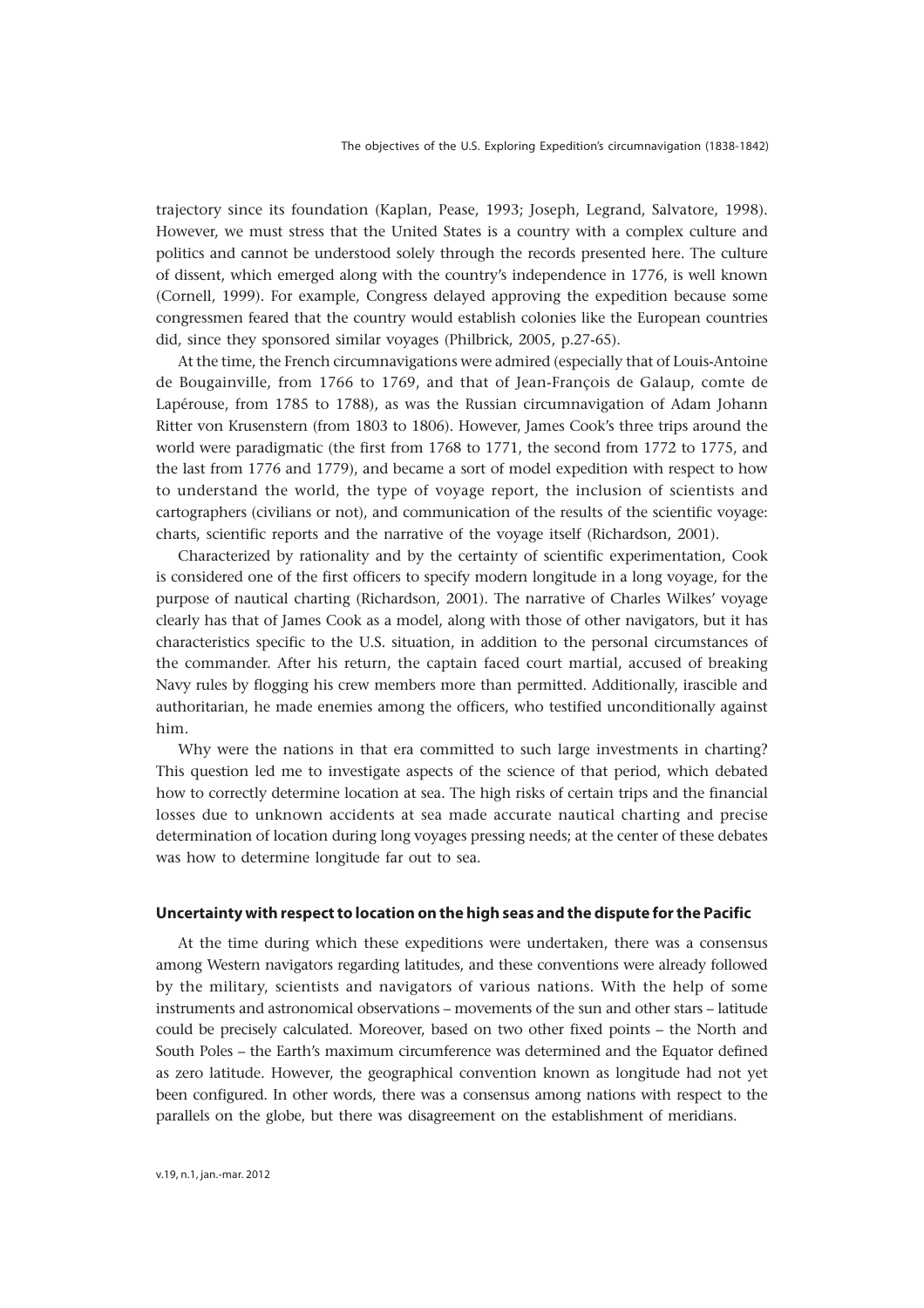Before discussing the debate on the accurate establishment of longitude at sea, we would like to note the debates on the precise shape of the Earth that took place in the first half of the eighteenth century. There were discussions in scientific forums that supported certain scientific theories that required voyages to determine if the French or the English were right. French astronomers believed that the Earth was a sphere; the English, based on the theories of Isaac Newton, defended the idea that it was a spheroid, flattened at the poles (or an ellipsoid with flattened rotation). This hypothesis was rejected by the Italian astronomer Giovanni Domenico Cassini, then resident in France. The scientific advances of the era were among the disputes and rivalries marking the positions of power of the two nations, and caused the scale to lean either to one side or the other.

The French forged ahead and the Académie des Sciences sponsored two scientific expeditions to perform measurements and prove the theories. In 1735 a group of scientists headed to South America to carry out measurements near the equator (Peru and the Quito region), with permission from Spain. Led by the mathematician Louis Godin de Odonnais, it became better known as the voyage of the geographer Charles-Marie de La Condamine (1992), who became the real leader of the expedition and was one of the few survivors of the exploratory voyage. In 1736 the French Académie sent the scientist Pierre-Louis Moreau de Maupertuis to Lapland, at the North Pole, for similar measurements. In 1737, before the return of La Condamine, Maupertuis demonstrated results to the Académie, proving the hypothesis of the English scientist Isaac Newton (Pratt, 1999, p.52-55).

At a time when Europe searched the globe for places to establish colonies, navigation was still based on latitude, detailed geographic charts and the vast experience of the pilots. Latitude and longitude could be determined on land, but there were no means for correctly establishing longitude at sea. In other words, there were many inaccurate charts.

The attempt to achieve international consensus on longitude was a big problem in the eighteenth and nineteenth centuries. However, man has sought to calculate and trace the meridian lines since antiquity, and Ptolemy was one of the great thinkers who pondered the question. In the seventeenth century, Galileo Galilei also attempted this by attaching pendulums to mechanical watches and, later, following the trajectories and the eclipses of Jupiter's moons (Bedini, 1991; Rossi, 1989). Nevertheless, the institution of meridians became vital during the period mentioned. The Portuguese, who undertook great voyages before the Spanish, were expert sailors who maintained and rebuilt their empire through the circulation of those skilled in nautical techniques and science in the eighteenth and start of the nineteenth century (Kantor, 2010).

At the end of the fifteenth century, with Spain's entrance in the 'race,' the two nations agreed on their possessions in the New World. As is well known, they partitioned the Earth with the imaginary line known as the Tordesillas line in 1494 (Cortesão, 1957, 1960). An important reference for navigation during that era was the Ferro line, named after a west Canary island. Based on illuminist rationality and mathematical calculations used for calculation of space and the form of the globe, the objective of the two countries was more accurate positioning on the high seas, to define and map points of interest or danger for navigation, reduce costs and ensure the free flow of goods, avoiding the losses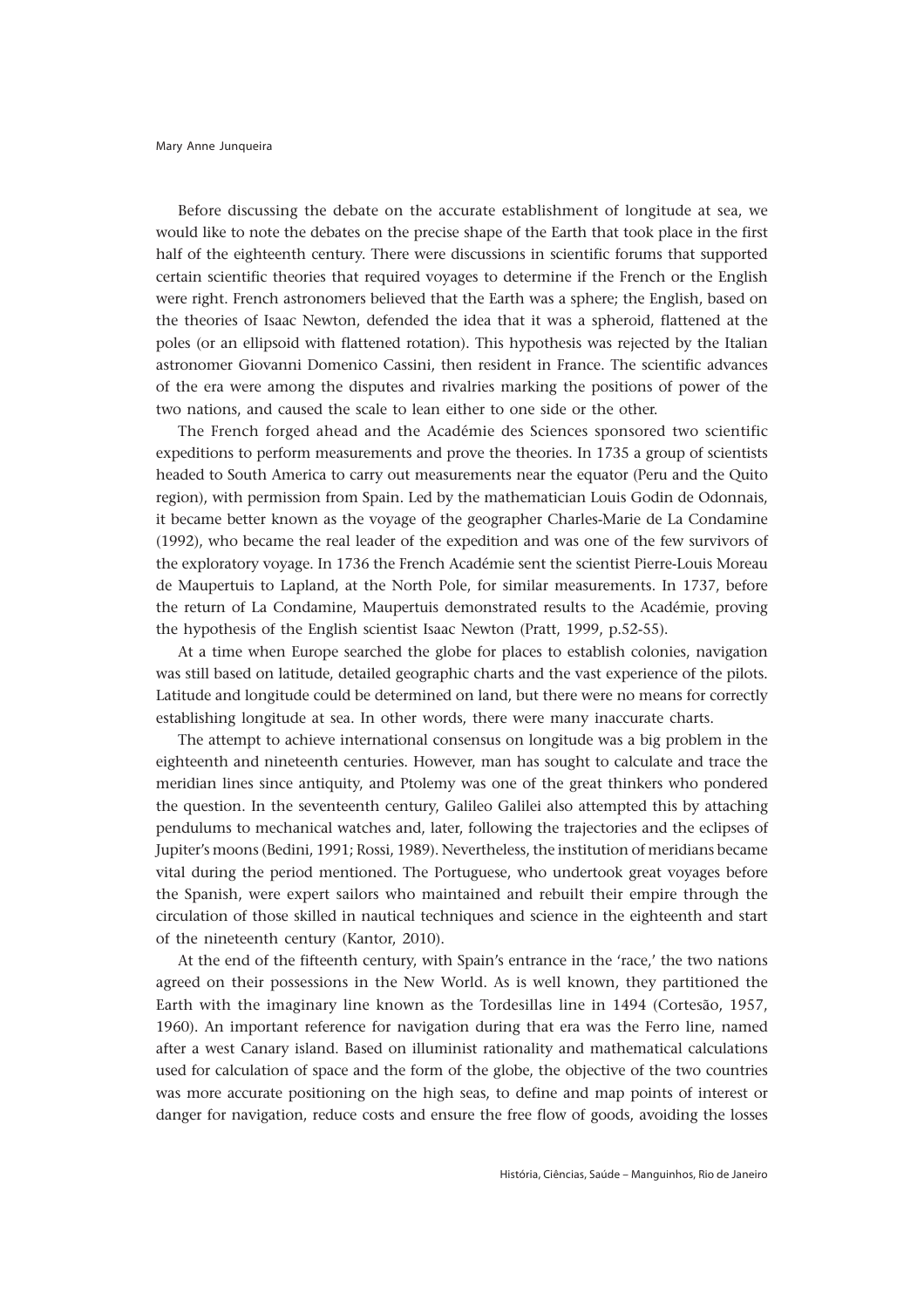common to long voyages. In other words, they sought ways to make voyages safer and avoid financial losses of various types.

To indicate the scope of the problem, the case of the the Solomon Islands<sup>6</sup>, in the Pacific near New Zealand, is revealing. They were first seen in 1568 by the Spanish navigator Álvaro de Medaña de Neyra. Reconnoitering the archipelago, the navigator attempted to draw a map to record its location. However, in later voyages, the islands were not found. When they were finally located, errors in distance were seen as the problem, because they varied from 180º to 170º, which corresponded to three hundred to seven hundred leagues.7

There were other errors related to the location of these islands. In 1768, the Scottish navigator Alexander Dalrymple mistook them for New Guinea. In the same year, the Frenchman Louis-Antoine de Bougainville 'discovered' the same islands again, but did not recognize them as the Solomon Islands and christened them – as expected – with his own name: Bougainville Islands (Brosse, 1983, p.20). Other navigators made similar errors. Although it was already possible to establish longitude accurately, the exact location of the archipelago remained uncertain at the time of the U.S. Exploring Expedition. As expected, geographical questions and inaccuracies were resolved as time passed.

The well-known Russian commander Adam Johann Ritter von Krusenstern, who circumnavigated the Earth between 1803 and 1806, told the Americans of his questions in a memorandum in 1837. In his opinion, even though nautical charting had advanced, the charts for some Pacific islands were inaccurate.

> IV. The Solomon Islands – These islands have partly been visited by D'Urville and Shortland, partly by D'Entrecasteaux; and several English ships have at different times sailed through them; but a complete survey of all the islands composing this great archipelago is still wanting. It is indeed very singular that, of all the navigators who have lately visited the Pacific Ocean, none have ever attempted any thing like a systematic survey of these islands, with the exception of D'Entrecasteaux, who, at least sailed along the southern islands from east to west, and thus greatly improved the hydrography of them. I have published, in the year 1827, a chart of these islands: (Carte Systématique de l'Archipel des Isles Salomon.) Having collected all the materials that were to be had at that time, many of them in apparent contradiction to each other, I endeavoured to reconcile them, and to delineate the lands belonging to this archipelago, to the best of my judgment (Wilkes, 1845, v.1, p.369). h:8

The difficulties led the Russian commander to gather the existing charts, even when imprecise and contradictory, to obtain a more accurate charting of the islands using his own measurements and comparison with charts prepared by other travelers. We see, by the statement above, that the task was left to later voyagers.

Russian, European and American military personnel and scientists corresponded regularly, including information and suggestions related to circumnavigation voyages. As an example, the voyage report prepared by Wilkes cited Krusenstern several times. Especially interesting was the thanks James Kirke Paulding, secretary of the Navy, gave to the Russian Commander for the valuable information sent to the Americans (three volumes of memos, maps and charts), which improved planning for the U.S. Exploring Expedition. In the document, Krusenstern provided a list of the regions and islands whose charting needed to be verified.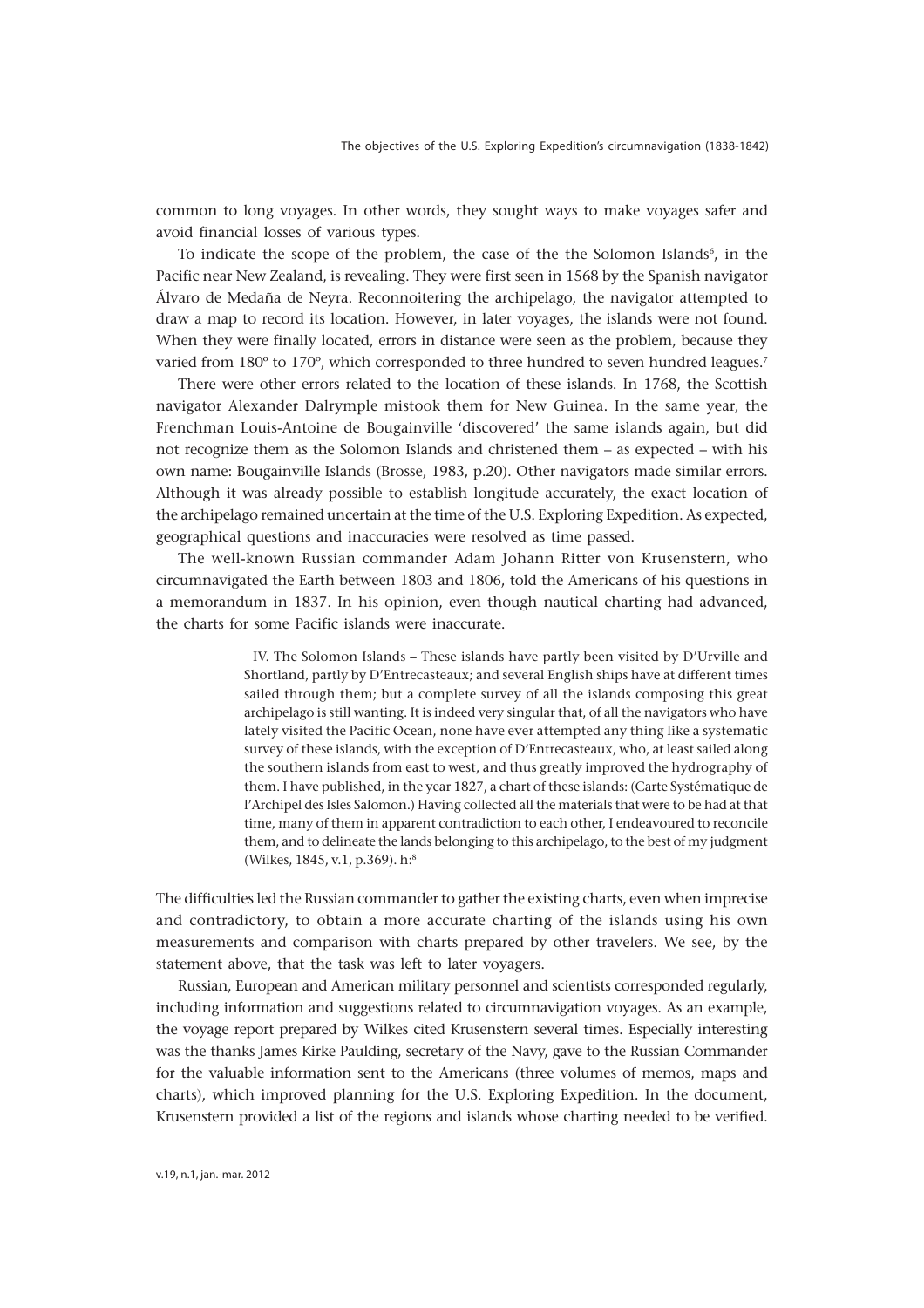The charting and location problems were international in nature and involved various countries. Although Cook was able to determine longitude at sea, there was much still to locate and chart, especially in the Pacific. In addition to the Solomon Islands, Krusenstern mentioned many other Pacific islands in his memo to the Americans, including the Paumoto (modern Tuamotu, in French Polynesia), so that their locations could be verified and charted.

The nations competed among each other, especially in the dispute for the Pacific. At the same time, though, they discussed their problems and possible solutions through diplomatic memorandums and official letters, but principally through the information and thoughts in their voyage narratives. Some verified the charts of others, in an attempt to unify knowledge of the Earth, but without putting aside competition and power disputes.

The results of these circumnavigation voyages, as with other explorations with both scientific and strategic purposes, were carefully edited before publication. Some maps and charts drawn during or after the trip were kept confidential, while others were published and sold (Pedley, 2007; Edney, 2007). In addition to demonstrating the technical abilities of the nation who sponsored the feat, publication enhanced the country's role in the international effort to accurately map the Earth, as mentioned above. The race to that region was considered a second wave of exploration and 'discoveries' by the Europeans, when new charts were redrawn and those used until then were verified (Finney, 1998).

# **Longitude and the establishment of modern geographic coordinates**

The theme of the search for a definition of longitudes is known to historians of cartography, but for the purposes of this article, it should be reinforced. As highlighted, the search for solutions for the problem energized governments, scientists, the military and diplomats. Since the seventeenth century, various nations had invested in building astronomical observatories, hired astronomers and created specialized organizations. Among other objectives, they were pressured by the urgency to measure longitude. England and France – the maritime powers of the era – stood out from the rest. France established the Observatoire de Paris in 1669, and England the Royal Observatory of Greenwich in 1675.

However, other countries were close behind: Spain inaugurated the Real Observatório Astronômico de Madrid in 1790; in Portugal, the Academia Real das Sciências established an astronomical observatory in Lisbon in 1787, and the Navy's exclusive observatory began operations in 1798. The Imperial Observatório do Rio de Janeiro was inaugurated in 1827, before the American observatory was established in Washington in 1842 – the year in which the U.S. Exploring Expedition returned home. Note, though, that before the construction of the national observatory in the United States, the observatory at Harvard College, founded in 1839, was a reference for U.S. astronomers and cartographers. The Russians, in turn, created the Pulkovo Observatory in 1839. The astronomers and military personnel at these institutions pondered the international question of the time: determination of longitudes. Throughout the nineteenth century, many countries built their own astronomical observatories (Rieznik, 2010).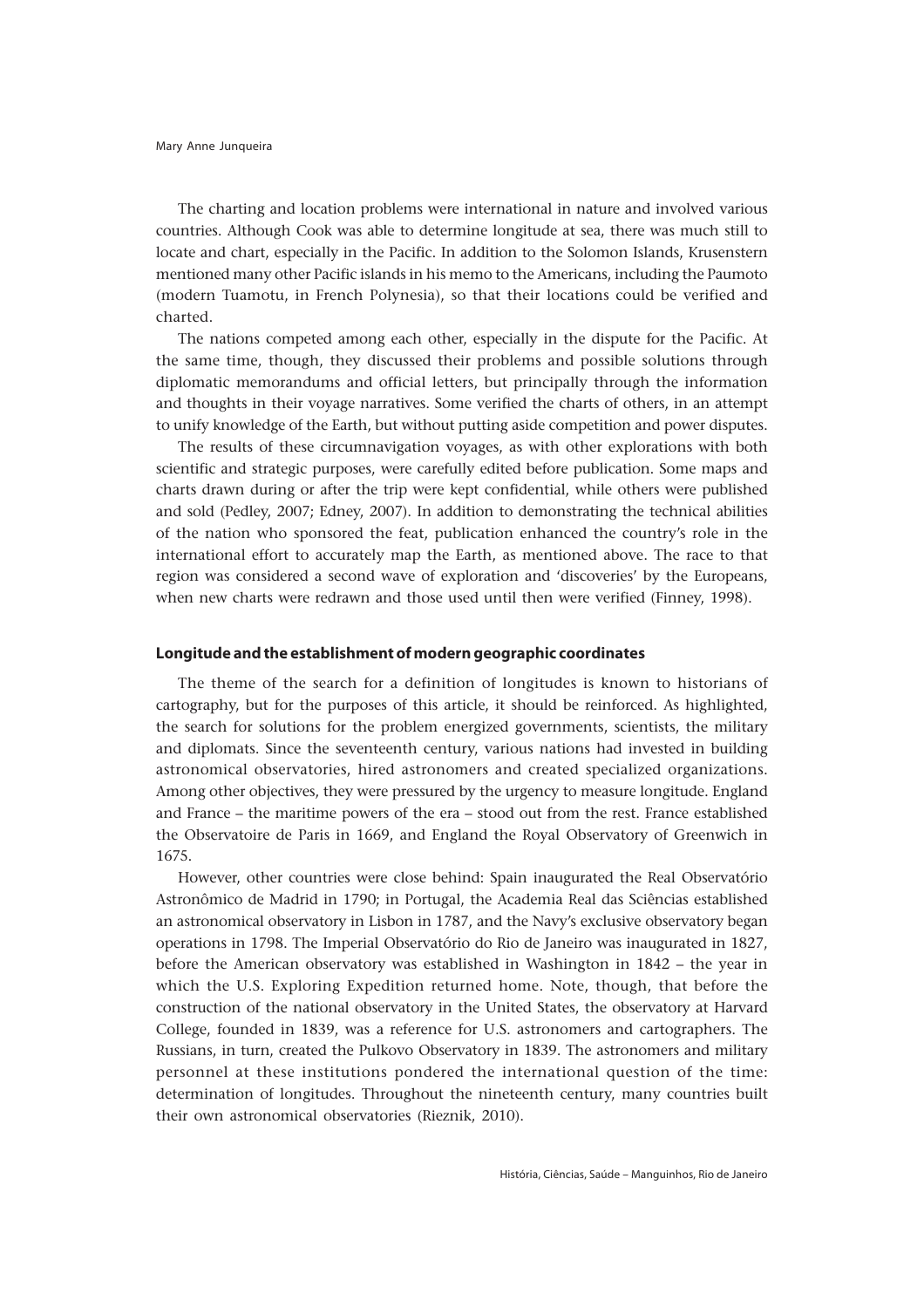In 1714, England created the Board of Longitude, the name by which the Commissioners of Discovery of the Longitude at Sea became known, confirming the urgent nature of the need to accurately measure the meridian. As stated, the Atlantic was still considerably unknown, even the areas near Great Britain. On low-visibility days, common in the region, disasters were common. Among the most famous shipwrecks of the era was that of the Isles of Scilly, near England (about 40 km). It was one of the reasons the Board of Longitude was created. In 1707, in dense fog, four British ships commanded by Vice Admiral Cloudesley Shovell wrecked, killing two thousand men.

The Board of Longitude represented the best of knowledge and technology related to navigation, astronomy and mathematics. It brought together influential scientists, including Isaac Newton. Despite all efforts, the problem persisted as a subject of debate among, for example, politicians, military personnel, scientists and traders in the seventeenth and eighteenth centuries, and into the nineteenth century.

Beginning in the early eighteenth century, the nations stimulated the development of calculations in measurements during sea voyages to create more accurate maps. England – which had the largest navy at the time – took the lead. The octant, an instrument named due to its format, an eighth of a circle, was proposed by the Englishman John Hadley to the Royal Geographical Society in 1731. The apparatus allowed calculation of longitude by taking the height of the stars as a reference, perceived through two mirrors. It was the first double-reflection instrument capable of reading angles of up to 90º. In 1714, the English Parliament passed the Longitude Act, which established an award of twenty thousand pounds for the inventor of a method capable of determining the longitude of a location with an error of less than half a degree.

The establishment of awards for whomever solved this problem was not restricted to England; for example, in 1598, King Phillip III of Spain offered an award and a lifetime pension to whomever solved the longitude problem. In 1616, Galileo, responding to the call, proposed using the eclipses of the moons of Jupiter to resolve the question. The debate mobilized scientists and officers of various nations, who argued whether the solution would be astronomical or mechanical. The pendulum watch was discarded because, in general, it lost accuracy at sea; therefore, if the solution were mechanical, the apparatus was yet to be invented.

Contrary to latitude, established using instruments and the position of the sun (when the sun is at its highest, the zenith), longitude is based on time. For this purpose, a reference meridian had to be established. It seemed 'natural' to recognize that the Earth's largest circumference would be zero latitude (the Equator), but the selection of the meridian reference line would be arbitrary, and could be located in different places depending on the calculations used.

To establish exact location at sea, both latitude and longitude are needed. However, longitude required a more complex operation. One would need two simultaneous references, in hours, in two different locations: one taken at the reference meridian (generally the capital of the country), and the other at the location of the ship (at sea or at distant shores).

Accuracy was inherent to the process because, if identified in hours, a degree of longitude could correspond to 125.93 km if near the Equator. Due to the shape of the planet, a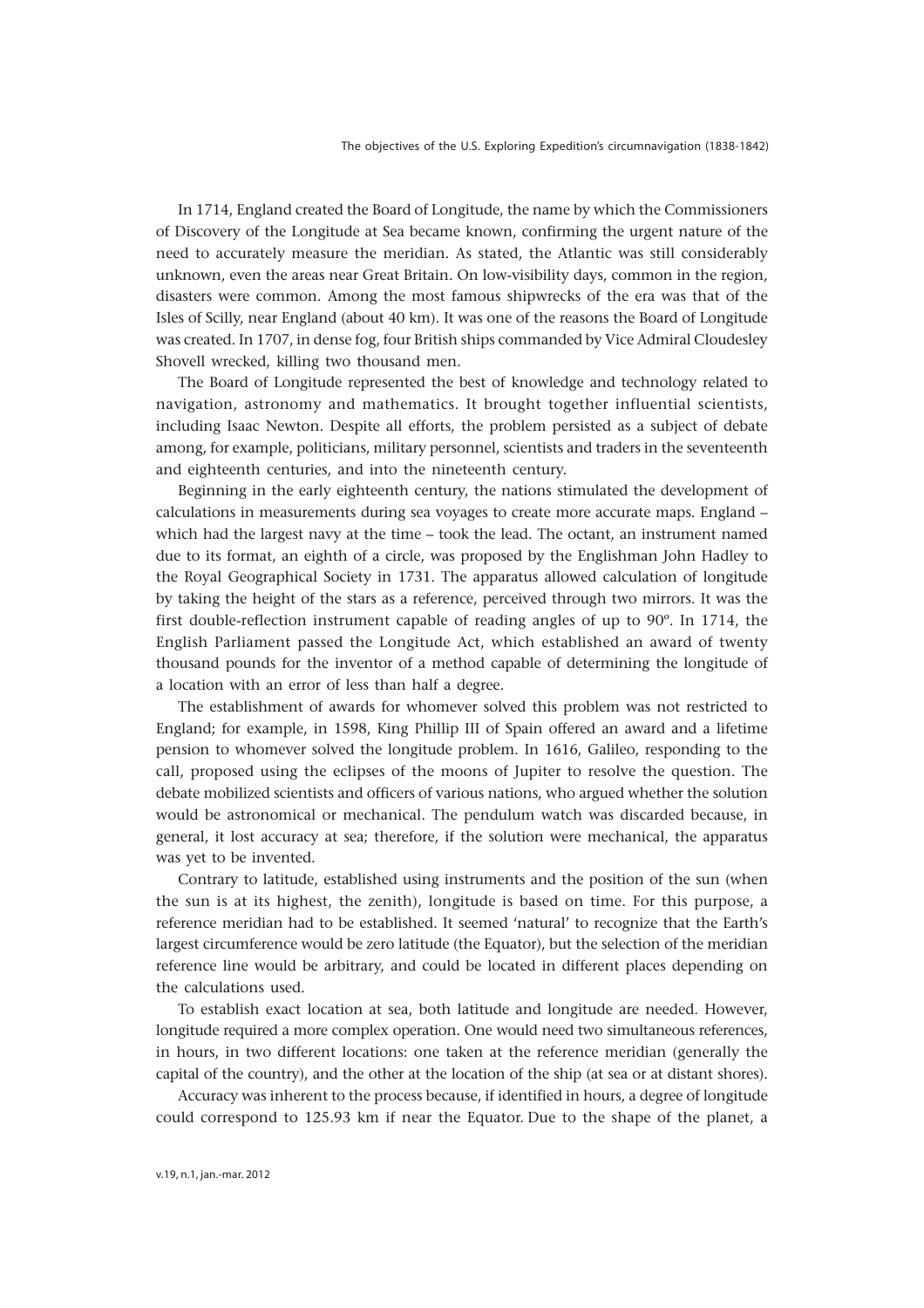

Figure 4: First stop of the U.S. Ex. Ex., in the Atlantic, Estroza Pass, Madeira (Wilkes, 1845, v.1, p.3)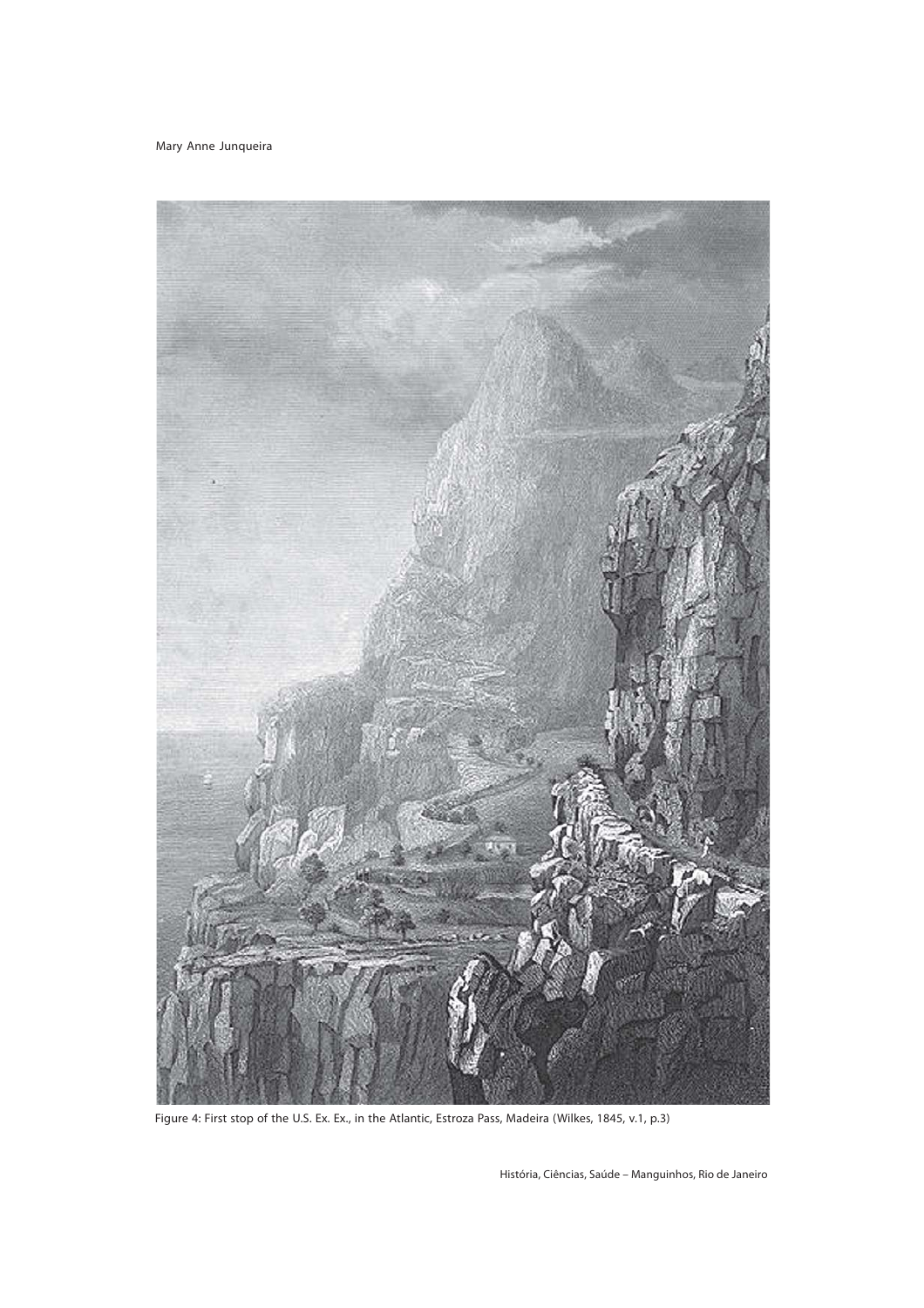degree of longitude at the Equator was equal to the distance mentioned above, but is much shorter when near the Poles. No solutions were readily apparent. How could the question of measurement in degrees be resolved, on moving ships? How could precision instruments resistant to the various climate conditions on board be built?

The feat of watchmaker John Harrison, who worked on his mechanisms for forty years to invent the high-precision marine chronometer, is well known. His device ensured accuracy in longitude measurements on long sea voyages.9 He was very inventive and created a type of clock placed in a wooden box, in which a set of springs compensated for discrepancies and permitted accurate measurements (Sobel, 1995, p.54-73). However, many scientists focusing on an astronomical solution rejected Harrison's mechanical invention and delayed recognizing that someone without the intellectual and scientific training of officials and scientists had solved the problem. In the end, while latitude was determined by observing the stars (especially the sun), the solution for determining longitude was mechanical. The first circumnavigation voyage to use Harrison's instrument was James Cook's second expedition, from 1772 to 1775.

On this issue, which mobilized monarchs and famous scientists, one question stands out: what were countries focusing on at the end of the eighteenth and start of the nineteenth century? In addition to acquiring knowledge and control over geographical space, based on the above we can affirm, without a doubt, that they were establishing modern geographical coordinates. The institution of these coordinates was related to the race of the world powers at that time, especially between rivals England and France. And what did these voyagers do, especially those who circumnavigated the globe? They remapped the world. In the Pacific Ocean – where the inaccuracies were concentrated – cartography was developed practically from scratch. After they obtained chronometers, navies were able to verify and correct their charts. In the United States the situation was similar.

With the new ability to accurately determining longitude, there was still a problem: a reference meridian needed to be chosen. There were no international standards. London used the line passing through its astronomical observatory, the Royal Observatory of Greenwich; France used another, which passed through the Observatoire de Paris. Some Muslim countries used Mecca, some Catholic countries used Jerusalem, and so on (Pratt, 1942). In short, maps were not uniform and there were no international conventions for map drawing; each country drew maps with respect to a zero meridian, which could pass through London, Paris, Jerusalem, Mecca, Copenhagen, etc.

The choice of a prime meridian was not imbued with the reverence we now note when mentioning Greenwich, a tourist destination and a reference point in the British national memory. For many, it is emotional to step on the zero meridian dividing the world into East and West; during the day, one can see a resistant line drawn on the ground, and at night an intense green laser beam cutting the dark night, representing the prime meridian of modern geographic coordinates. It was man, in the twentieth century, who created the Greenwich ceremony. Before this, to establish a meridian one simply drew a line like any other, and in general countries chose more than one of these imaginary lines, depending on the work to be performed.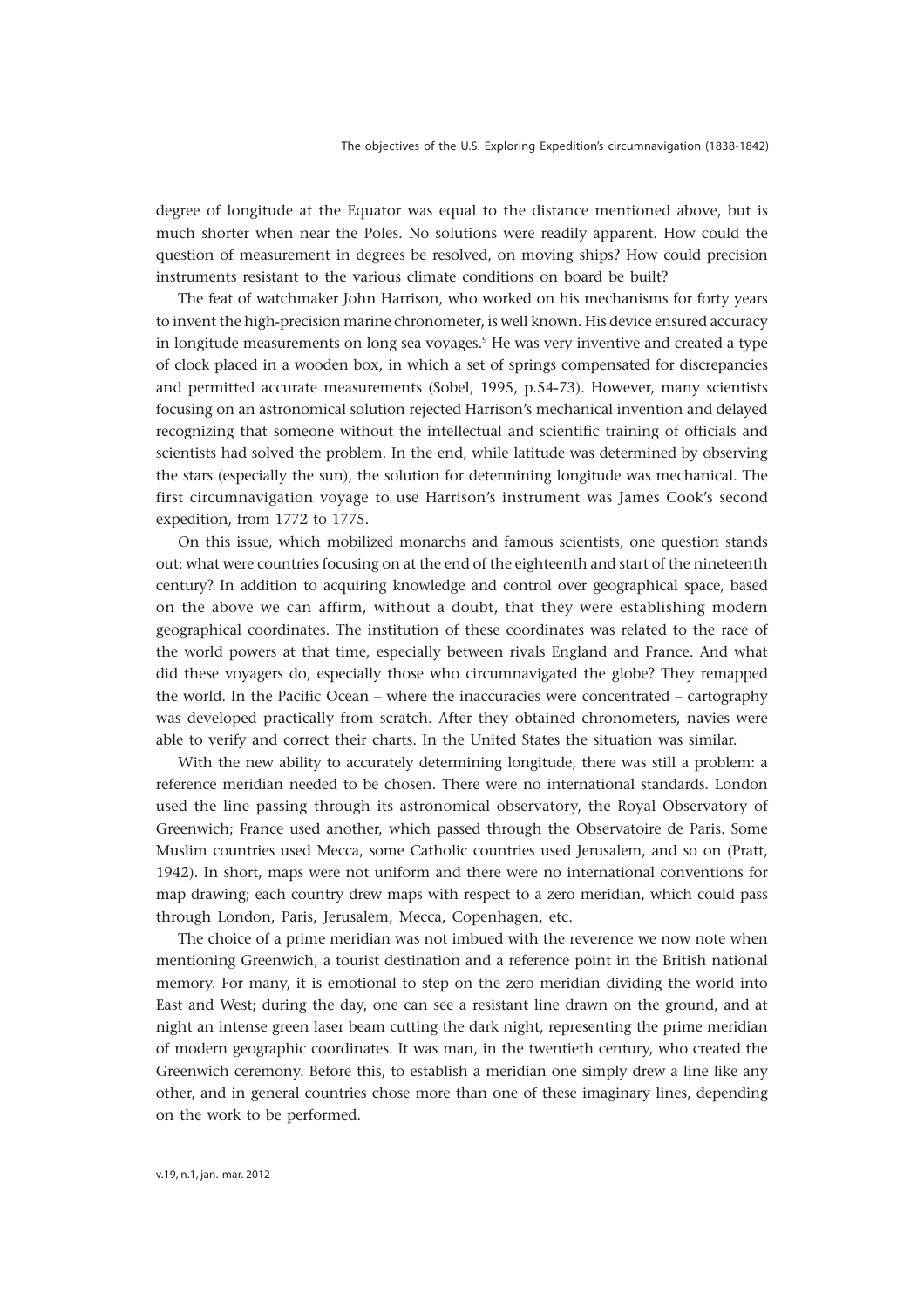The charting performed by the U.S. Exploring Expedition used the Greenwich meridian as a guide, along with *The Nautical Almanac and Astronomical Ephemeris,* published since 1767 by the Royal Greenwich Observatory, in London*.* Soon, other nations created their own references. They were publications that provided astronomical calendars and data very important for navigation and, as a consequence, the decisions to be made at sea. The octant, the telescope, the chronometer, and the barometer, among other instruments, plus the nautical almanac, were vital instruments for world navigation.

Although the Americans chose the London meridian in expeditions like that studied here, the United States had already established others within its borders, on which it based land mapping. In Washington D.C., a meridian was drawn through the cupola of the Capitol Building, and another through the White House. In addition to these, others were drawn in the cities of Philadelphia, New York and Boston, among others. The maps of the era show that the choices used when drawing atlases of the country were based on different meridians. However, in September of 1850, Congress approved an act stating that the meridian passing through the astronomical observatory in Washington should be used for astronomical purposes and that of Greenwich for nautical purposes (Pratt, 1942, p.236).

Before discussing some aspects of the charting of the U.S. Exploring Expedition, the establishment of the zero meridian – or prime meridian – deserves some discussion. Until the second half of the nineteenth century, while it was possible to accurately determine the meridian with the help of a chronometer, there was still no international consensus on the establishment of a prime meridian to be used by all countries. In general, for long voyages, navies adopted the Greenwich or Paris meridians and their respective nautical almanacs (Pratt, 1942). As we saw, these choices caused problems when preparing maps, because each country used a different location reference.

In an attempt to set standards for modern geographical coordinates, at the invitation of President Chester Alan Arthur (1881-1885), the United States hosted the International Meridian Conference in October 1884 in that country's capital, with delegates from Austria, Brazil (Louis Cruls, head of the Imperial Observatório do Rio de Janeiro), Colombia, Costa Rica, France, Germany, Great Britain, Guatemala, Hawaii, Italy, Japan, Mexico, Paraguay, Russia, Santo Domingo, San Salvador, Spain, Sweden, Switzerland, United States, Venezuela and Chile. Once again, the great dispute was between England and France – the maritime powers of the era. The two nations competed ardently to have the meridian drawn by their astronomers through their capital city adopted as the standard. In the end, with the strong support of the United States – already a world power outside of Europe – Greenwich was chosen as the prime meridian, and those who voted in its favor agreed to recognize the coordinates decided on at the conference.

I do not intend to cover specific aspects of the International Meridian Conference in depth, but it is interesting to note that Brazil and France abstained from voting. Brazilian ships usually used the Paris meridian on long trips. France even proposed that a standard meridian was not necessary, when in perceived that the delegates were leaning towards the English meridian (Andrewes, 1996). Those who did not participate in the meeting and those who voted against using the English meridian delayed adoption of the standards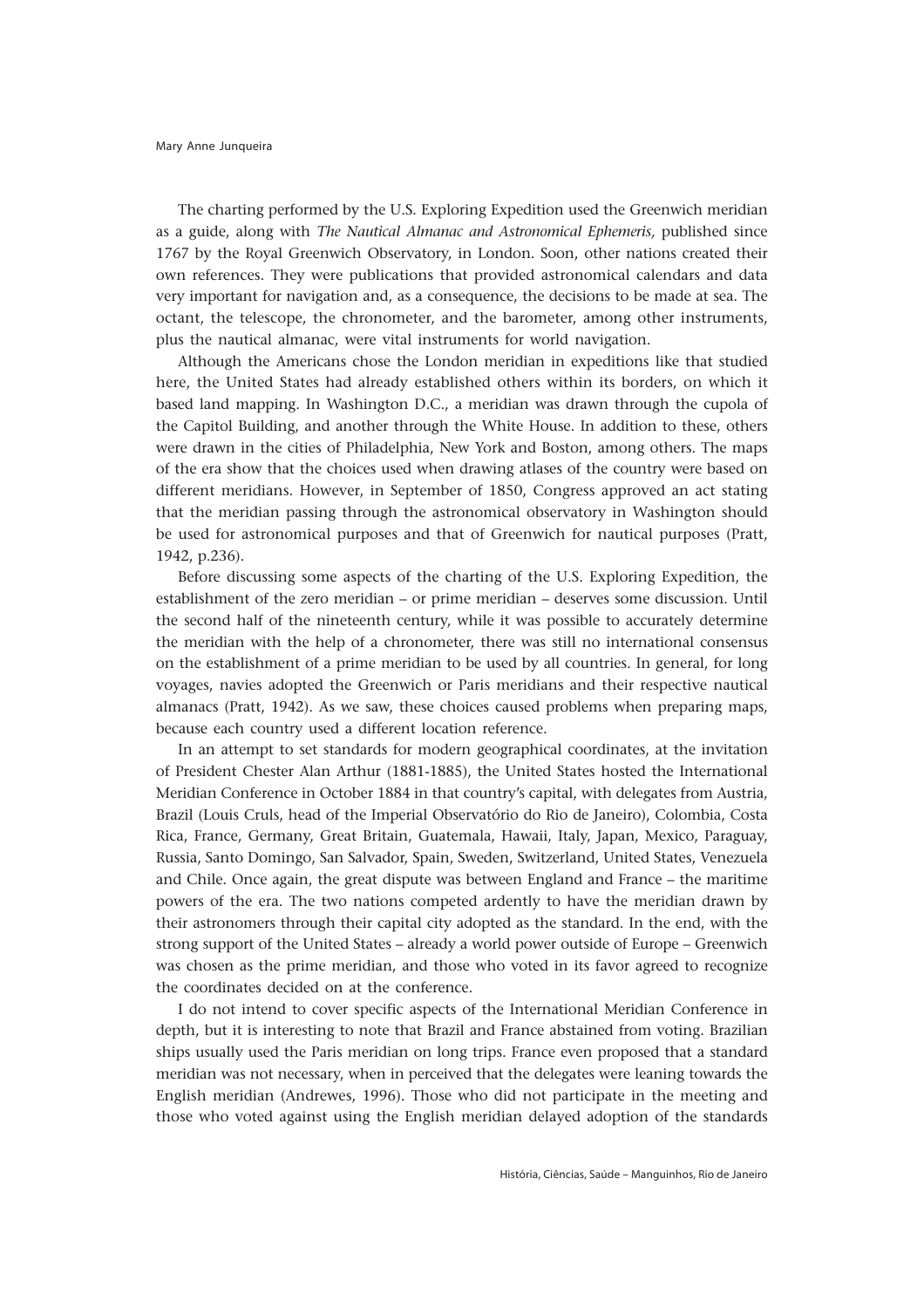voted on there. French cartographers, for example, continued using the Paris meridian as a reference for many years. Slowly, those against London began to adopt the international standard and used the Greenwich meridian as a longitude reference.

Only with the establishment of a prime meridian was it possible to draw the grid of meridians (longitude) and parallel lines (latitudes) for the planet, used even today. It was decided that the Greenwich meridian would divide the globe into east and west, the East and the West. The conventions indicated that the measurements to the west would be marked as positive (+) and those to the east would be marked negative (-). This convention, as we know, assumes that the voyager traveling to the west should add an hour for each time zone crossed, and subtract an hour for each time zone crossed heading east.

From then on, other conventions were established, such as the International Date Line, drawn exactly opposite to the Greenwich meridian. It cuts the Pacific ocean from one pole to the other and is known as the line which, when traversed by travelers from east to west, causes them to arrive at their destination at a time earlier than when they embarked. These decisions allowed definition of a universal day (starting midnight in Greenwich). In the end, Greenwich Mean Time (GMT), the official global time marker, was established. Currently, an even more precise system is used, Coordinated Universal Time (UTC), based on International Atomic Time, which calculates fractions of a second based on Earth's rotation.

Thus, although consolidated and apparently 'natural,' the system of meridians and time zones we know today is a very recent human creation. It took time, the joint efforts of the powers (despite their rivalries), the dedication of technicians, scientists and the military, in addition to diplomatic skills. Curiously, the establishment of the imaginary grid of meridians and parallels that circles the Earth – together with the development of high-precision equipment and the respective time measurements in each zone – corresponded to the time in which scientists were discussing the main aspects of modern physics and the space-time question (Galison, 2004).

# **Filling in gaps: the charting task of the U.S. Exploring Expedition**

Before accepting the post of expedition commander, Charles Wilkes was head of the Depot of Charts and Instruments in Washington – the agency responsible for centralizing navigation technology in the United States and the predecessor to the United States Naval Observatory (founded in 1842). There, the officers worked to maintain the accuracy of nautical instruments, especially chronometers. As indicated, verification of the accuracy of these mechanisms was vital, since even minimal errors in measurement resulted in errors of many nautical miles (Dick, 1992).

Wilkes improved his cartography skills in 1833 when he charted Narragansett Bay, an estuary cutting the coast of Rhode Island. He had been studying the field since the 1820s, working with the famous Swiss Ferdinand Hassler, a mathematician and cartographer interested in geodesics. Hassler had moved to the United States after accepting the invitation by then president Thomas Jefferson (1801-1809) to establish the U.S. Coast Survey, an agency responsible for accurate mapping of the east coast of North America, since the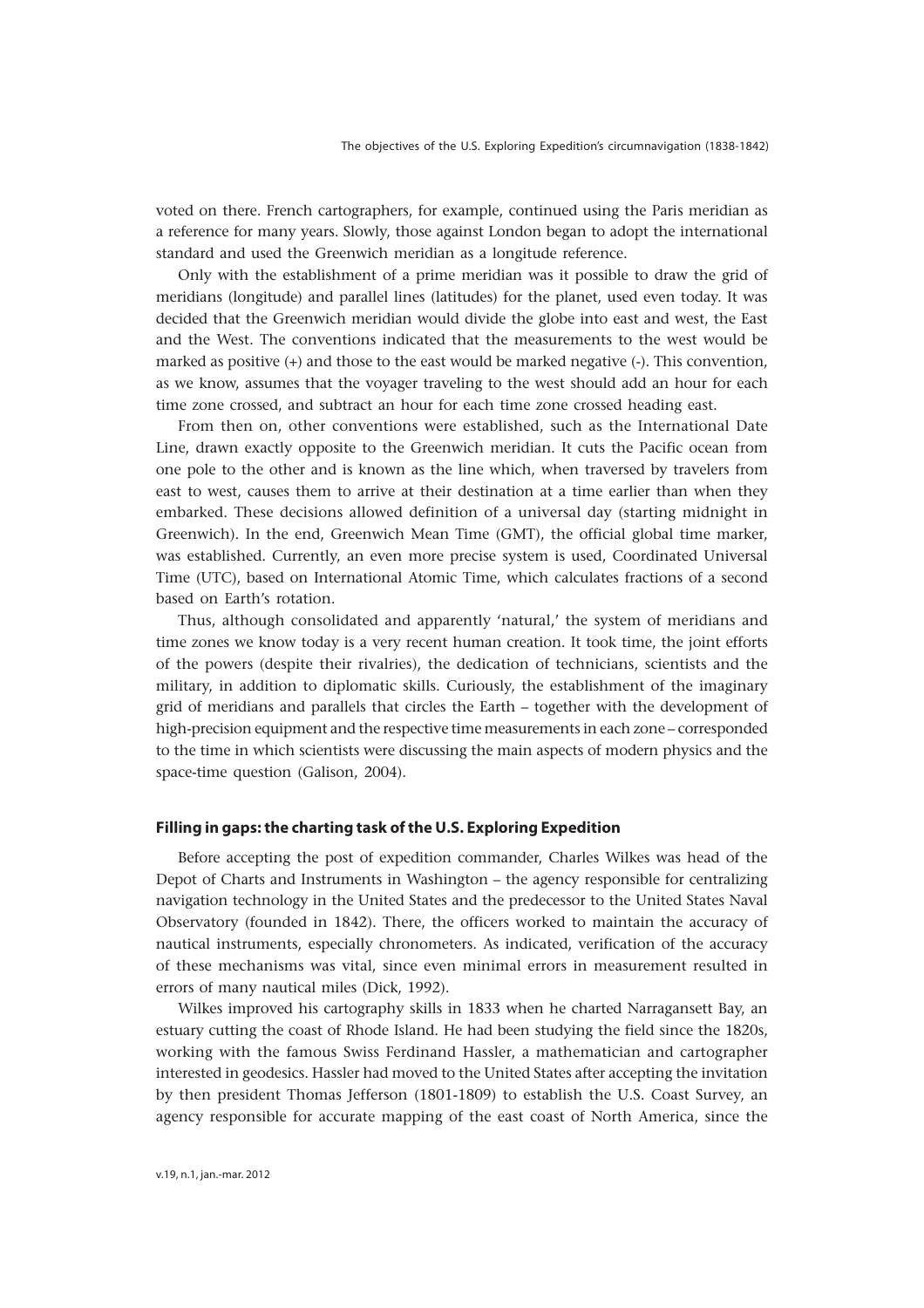

Figure 5: The Greenwich meridian and the time zones were adopted in the first half of the twentieth century (National Observatory, undated).

traffic of commercial vessels there required safety (Wilkes, 1978, p.216-235; Wilford, 2000, p.100). The U.S. Coast Survey performed intense work throughout the nineteenth century and its work sometimes overlapped with that of other U.S. institutions also charged with mapping (Manning, 1988).

Wilkes also studied with Nathaniel Bowditch, a well-known U.S. mathematician who, excited about the accuracy of the official's charts, defended his selection to command the exploratory voyage (Wilkes, 1978, p.326, 327). The method used for charting, triangulation, had already been used in Europe and had been used on similar charting voyages since the eighteenth century (Baeza, Leiva, 2004, p.132). Under Hassler's influence, though, it became more rigorous and sophisticated in the United States. Learning from specialists from within the naval academy and outside it, Wilkes obtained the knowledge necessary to apply the triangulation method to charting in foreign seas, as was already widely used by Ferdinand Acer.

In the U.S. Exploring Expedition instructions given to Wilkes by Navy Secretary James Kirke Paulding, it was agreed that charting was important to minimize the country's trade risks:

> The Congress of the United States, having in view the important interests of our commerce embarked in the whale-fisheries, and other adventures in the great Southern Ocean, by an act of the 18th of May, 1836, authorized an Expedition to be fitted out for the purpose of exploring and surveying that sea, as well to determine the existence of all doubtful islands and shoals, as to discover and accurately fix the position of those which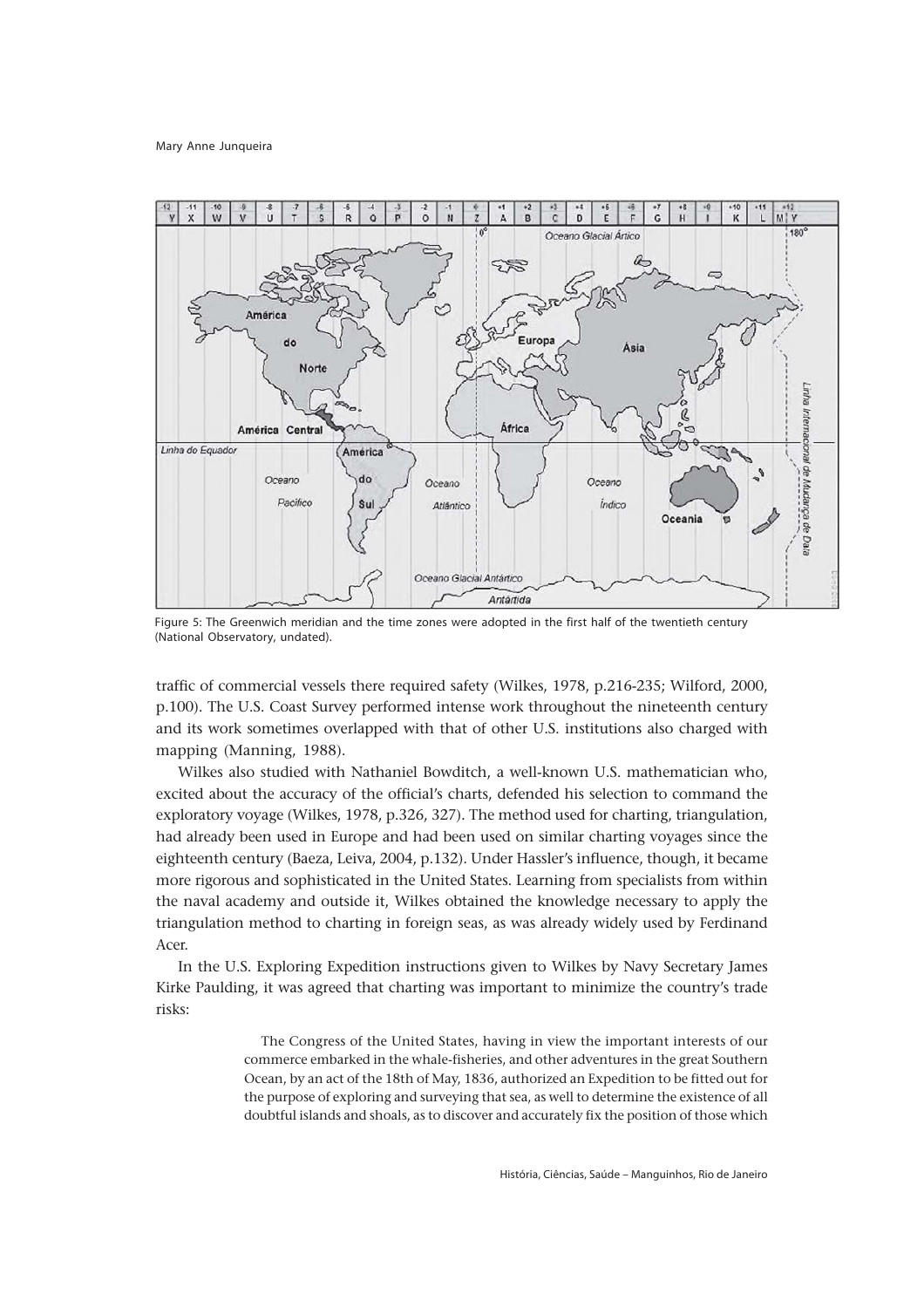The objectives of the U.S. Exploring Expedition's circumnavigation (1838-1842)

lie in or near the track of our vessels in that quarter, and may have escaped the observation of scientific navigators (Paulding, cited by Wilkes, 1845, v.1, p.XXXV).

In voyages like this one – both scientific and strategic – some of the objectives and intentions of the exploration are revealed, and others remain confidential for security reasons. It is known that the whalers, whose activity was very profitable, lobbied Congress to pressure it to perform the charting done by the U.S. Exploring Expedition. As mentioned, the Atlantic Ocean also lacked accurate mapping, and the expedition did not disappoint:d:

> As soon as these vessels are in every respect ready, you will accordingly take your departure from Norfolk, and shape your course to Rio de Janeiro, crossing the line between longitude 18° and 22° W., and keeping within those meridians to about latitude 10° S., with a view to determine the existence of certain *vigias* or shoals laid down in the charts as doubtful (Paulding, cited by Wilkes, 1845, v.1, p.XXV).

This excerpt confirms the existence of inaccurate charts and the urgency with which the United States sought to solve these problems, contributing to the international effort at the same time it positioned itself internationally as a country that had mastered aspects of the science and technology of the age.

On the Atlantic, before the cartographers of the U.S. Exploring Expedition lowered anchor in the port of Rio de Janeiro, they were able to locate the shoal known as Maria Rock, which had previously surprised other voyagers, based on the exact longitude, using Greenwich as a reference.

> The first shoal searched for was the Maria Rock, said to be in latitude 19° 45' N., and longitude 20° 50' W. In its neighbourhood our position was carefully ascertained. The vessels were then spread in open order, and a course sailed to pass directly over the spot. The surface of the ocean visible was not less than twenty miles in latitude, with every opportunity which clear weather could afford. Good look-outs were kept at the masthead, and there was a sufficient swell to cause breakers on any shoal within fifteen feet of the surface. We ran over the locality without perceiving anything that indicated a shoal (Wilkes, 1845, v.1, p.30).

Here, Wilkes shows his capabilities by locating and accurately charting a submerged feature inaccurately shown on the existing nautical charts for that region of the Atlantic. From then on, the knowledge of the exact location prevented many shipwrecks and damage to vessels. Little by little, the expedition filled in the 'gaps' in the existing charts.

The voyagers talked to those who came before to perform similar charting work and left records and indications for those who would come in the future. In Argentine waters, near Patagonia, the commander wrote:

> There is a shoal to the westward of Cape Three Points which Lieutenant-Commandant Long [*Relief*, vessel of the U. S. Ex. Ex.], after anchoring, sent three boats to examine. The least water found upon it was seven fathoms; this was believed to be a continuation of the Byron Shoal. The Bellaco Rock was seen in latitude 48° 38' S., longitude 66° 07' 11" W.; there is another rock, bearing S. 17° E. (true), about nine or ten miles distant, latitude 48° 38' 44" S., longitude 66° 03' 53" W.; this last rock was found to correspond in position with the Bellaco of Nodales. It would seem, therefore, that there are two rocks, and that the one given by Captain Stokes is not the true Bellaco, but it lies in the place assigned it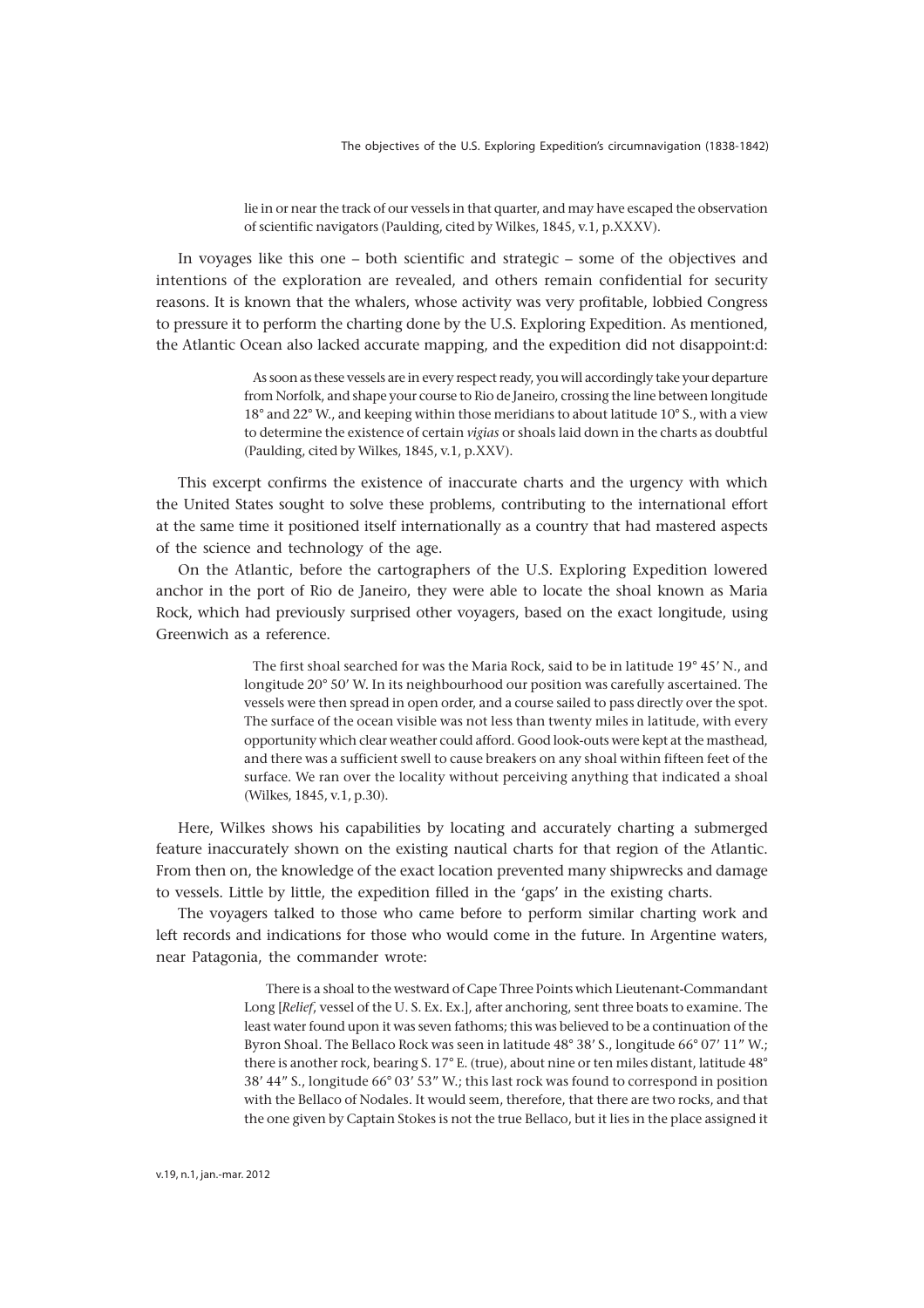by Nodales in 1619; it is probable that the *Relief* is the first vessel that has verified the existence of both. To account for this discrepancy, it is possible that the true Bellaco was covered with the tide when Captain Stokes passed that part of the coast (Wilkes, 1845, v.1, p.115-116).

This excerpt provides a perfect example to help us understand how the work of charting was performed 'together with other nations' and using other, prior trip narratives as an object of discussion. They discussed the inaccuracies found in other charts and in other voyage reports and sought to determine the correct location. Remember that the work was not performed without rivalries and competition. Note, here and there, Wilkes' satisfaction in having correctly located something established by a predecessor.

Wilkes also mentions John Byron, an English navigator who circumnavigated the Earth in 1764, and Pringle Stokes, also English, who commanded the *Beagle* on its first trip to South America in 1826. On this occasion, the *Beagle* made its first trip (1826-1830) accompanied by a larger sailing ship, the *Adventure*, commanded by Philip Parker King on a charting voyage. The history of the first voyage of the *Beagle* is tragic, given that Stokes, suffering from serious depression, committed suicide on the Tierra del Fuego. The second voyage of the *Beagle* (this time, to circumnavigate the globe), with the naturalist Charles Darwin, took place from 1831 to 1836.

We believe that, when mentioning Nodales, Wilkes was referring to the brothers Bartolomé and Gonzalo García del Nodal, navigators who charted the extreme south of South America in the seventeenth century. They indicated a new route from the Atlantic to the Pacific south of Tierra del Fuego as an alternative to that through the Strait of Magellan. While performing the geographical survey, the captain of the U.S. Exploring



Figure 6: The expedition's six sailing vessels anchored in Orange Harbor, Tierra del Fuego (Wilkes, 1845, v.1, p.124)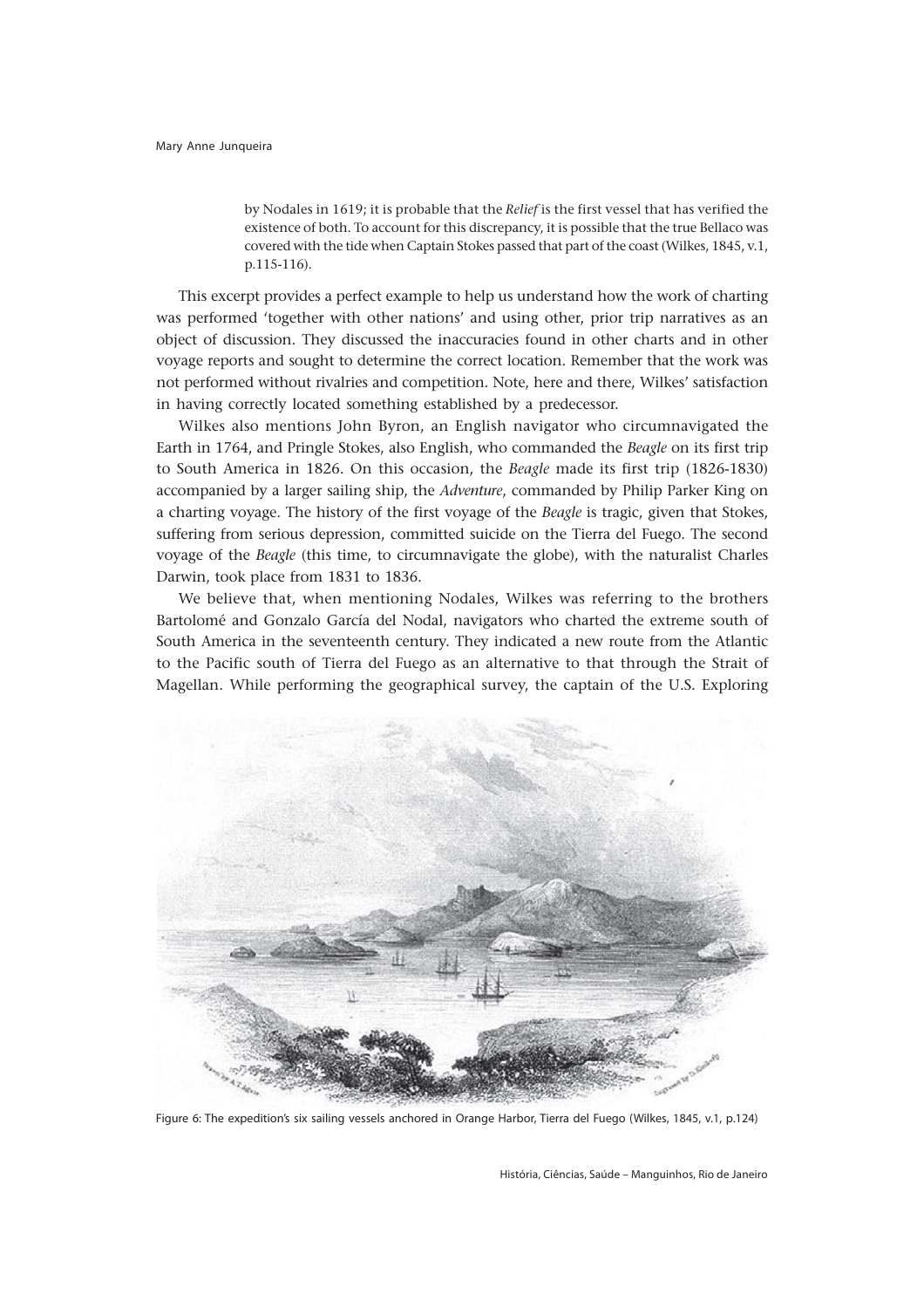Expedition cited the cartographers of the seventeenth, eighteenth and nineteenth centuries who had reconnoitered the region and stressed the feats of his voyage and the fact that the *Relief*, one of his sailing ships, had clarified the uncertainty.

Most of the U.S. Exploring Expedition's report was dedicated to the Pacific, although the Americas were covered thoroughly. After passing through Rio de Janeiro, Rio Negro and Tierra del Fuego in Argentina, they rounded Cape Horn and traveled slowly up the western coast of South America, anchoring in Chile and Peru, only then leaving to survey the Pacific islands and the western coast of North America. One of the first archipelagos to deserve Wilkes' attention was one that the Russian captain Krusenstern mentioned in his memorandum. Although they passed by the Solomon Islands, whose correct location was controversial, they spent the most time in Fiji, Tahiti and the Paumotu group (today called French Polynesia or the Tuamotu archipelago). Wilkes (1845, v.1, p.327) carefully surveyed the latter:

> After lying to for the night, we, at daylight … bore away for Serle Island, having first ascertained our distance from the point of Clermont de Tonnerre by triangulation. We then ran by the patent log for Serle Island, direct, by which means we made distance between the two islands, twenty-six miles and two-tenths. No signs of any other island exist between these two. This will, I think settle the question between Duperrey and Beechey. The latter is undoubtedly wrong as respects the longitude of Clermont de Tonnerre, which he places some twenty minutes too far to the eastward, and I doubt not some accidental error has occurred in his observations; for I find, at Serle Islands, Duperrey, Beechey, and myself, agree within few minutes. Serle is a low coral island … There are but few inhabitants on it … The position of its southeast end is in latitude 18° 21' 10" S., longitude 137° 04' 10" W.

The sailing vessels split up to perform similar work on different islands, allowing them to map the entire archipelago. Here, Wilkes refers to and verifies data and calculations made by Louis Isidore Duperrey, a French officer who participated in the circumnavigation of Jules Dumont Durville (1822-1825), and by the Englishman Frederick William Beecheey, who sailed to the Pacific and mapped the Bering Strait (1825-1828). Note that, despite using chronometers (Beecheey certainly did), there was still the possibility of errors in the charts. We do not know, however, if another navigator corrected those of Wilkes, who was famous for his accuracy.

Still in the Pacific, the U.S. Exploring Expedition's cartographers charted the Hawaii archipelago and the west coast of North America, especially the region of the Columbia river and California. They were responsible for charting the then little known areas of the coasts of the continents and more than 280 islands (most in the Pacific). We estimate that the officers drew about 250 charts, with emphasis on sophisticated nautical charts (Viola, Margolis, 1985).

The charts drawn were very useful for the Americans. The United States was at war with Mexico from 1846 to 1848, and at the end of the war Mexico lost half its territory to the Americans. Some of the officers who served on the U.S. Exploring Expedition were very helpful to the U.S. Navy due to the knowledge they had acquired during their time in the region. In Figure 7, the map of California, dated 1841, was part of the expedition atlas.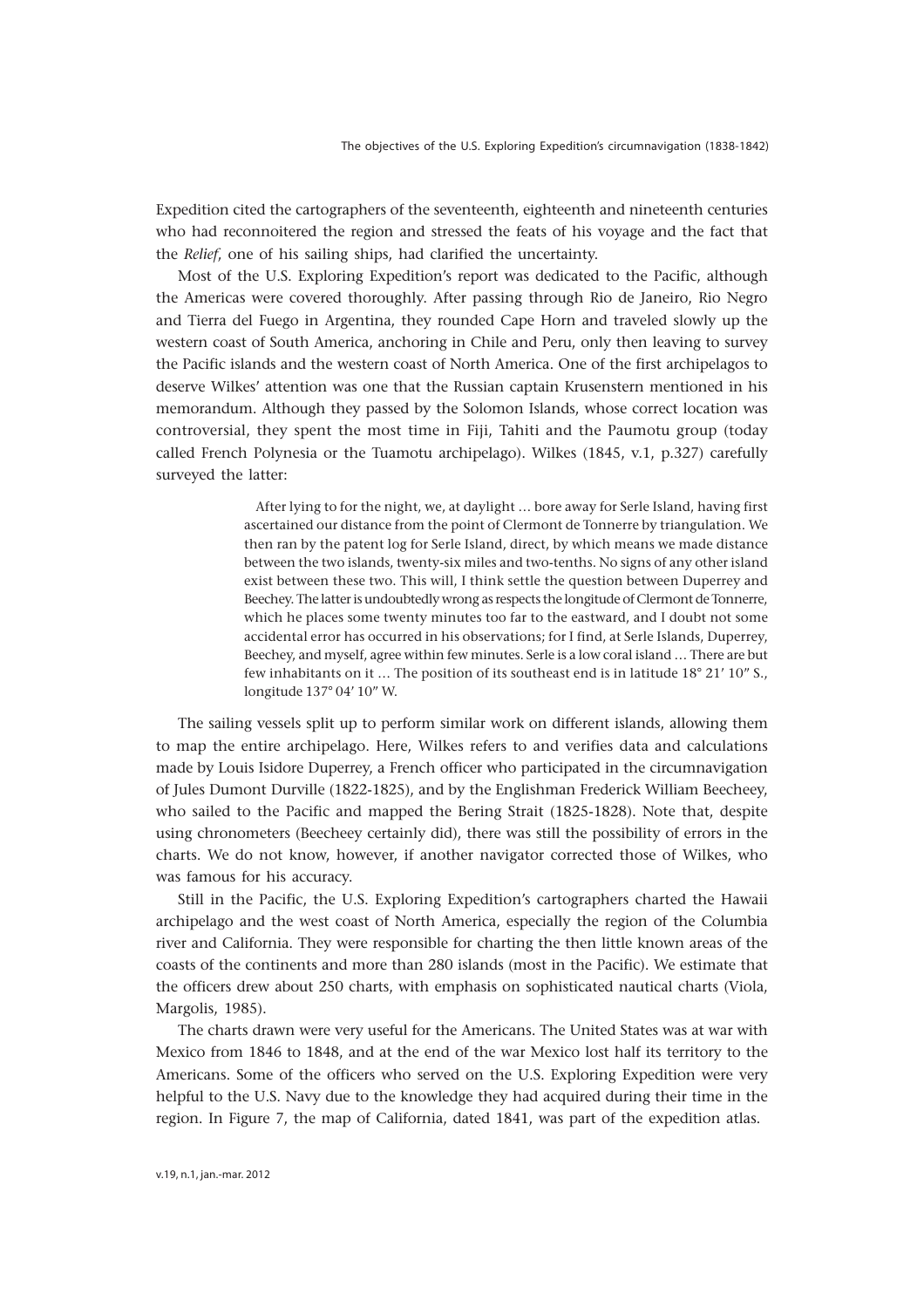

Figure 7: Map of California, 1841 (Wilkes, 1845, v.5, 161-163))

On the map, in the lower left, is written: *Map of Upper California by The U.S. Ex. Ex. and The Best Authorities.* This indicates that, when drawing the map, the cartographers used information and measurements when they were in the region, but also used other sources that were not cited – probably Spanish maps, since that region had been thoroughly mapped since the start of the colonial period.10

As we know, at the end of the nineteenth century, the United States took an even more aggressive imperial step: after the Spanish-American war for Cuban independence, they betrayed their ally and made Cuba a protectorate and, shortly afterwards, interfered in various Caribbean and Central American countries. However, little is revealed of the incontestable American interests in the Pacific Islands. They annexed the Philippines and the island of Guam (previously under Spanish control) and installed military bases there. In 1898, they did the same with the Hawaii archipelago and, in 1899, they took possession of the Wake Islands, most of which were mapped by the expedition. Two of the islands of the Wake atoll received the names of the scientist Titian Peale and Charles Wilkes in 1841, the year the region was charted. With these annexations, the United States created a sort of 'necklace of military bases' extending from the Caribbean to the Philippines, crossing the Pacific.

The accuracy of the maps drawn by Charles Wilkes and his officers was celebrated, since many of them were used until World War II. United States movements in the Pacific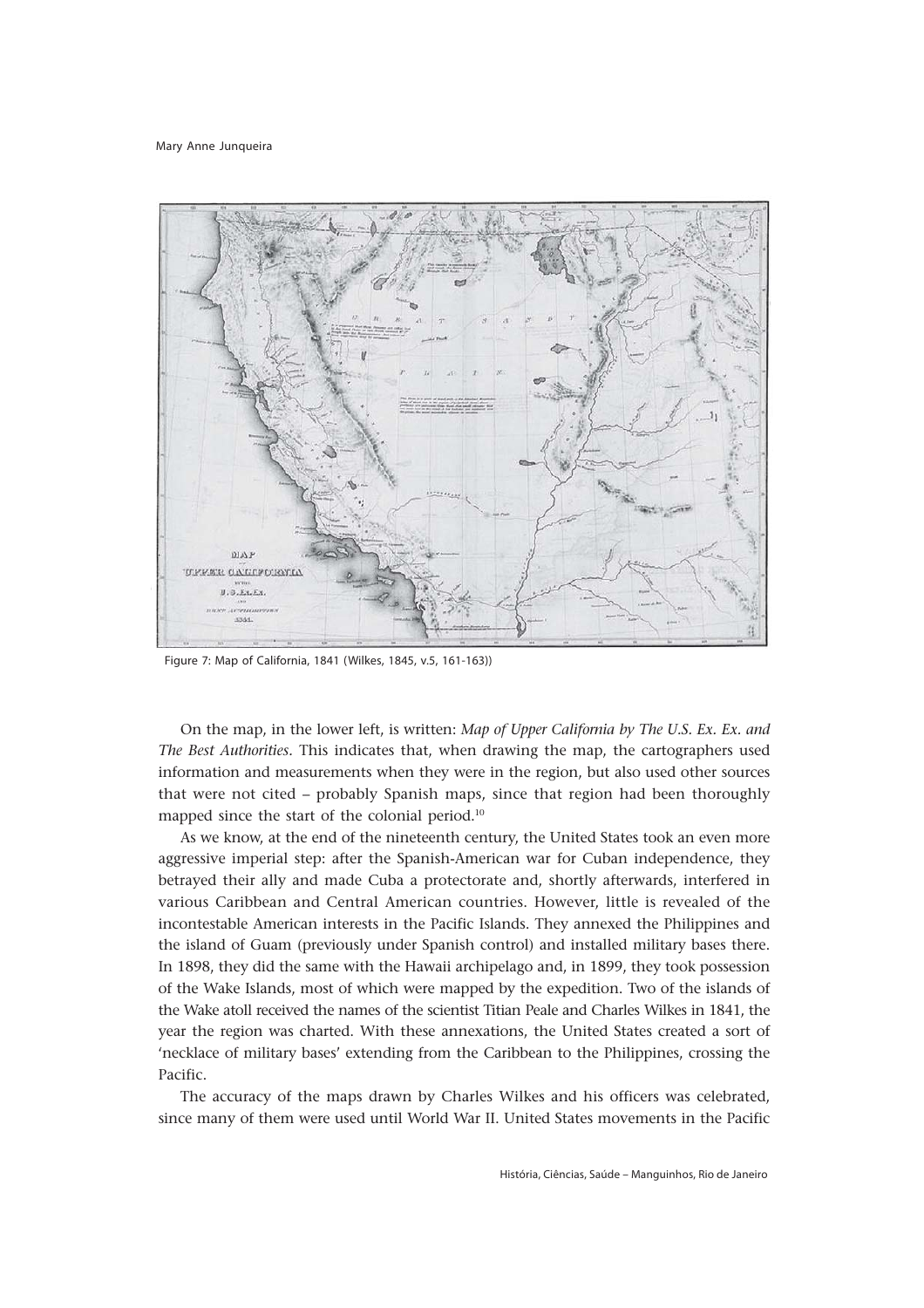after the attack on Pearl Harbor are believed to have been guided by some of the maps prepared by the captain of the U.S. Exploring Expedition (Philbrick, 2005, p.382).

# **Final considerations**

The navies of the various nations, using nautical almanacs and precision instruments, verified or redrew the nautical charts used until then, unifying maps and data on the Earth. Additionally, they discussed and drew the grid of modern geographical coordinates. Although it is now standard – and remote for many – this system is relatively recent if we realize that the prime meridian was only defined at the end of the nineteenth century and adopted by many countries only in the first decades of the twentieth century.

Moreover, they also organized groups of texts, including reports and voyage narratives, in addition to drawings and maps that provided data, information and judgments of the societies visited. Throughout these advances, the rivalries and disputes for world power were omnipresent.

The U.S. expedition was one of the expeditions that joined the international effort to fill in the gaps and confirm knowledge of the globe. Nevertheless, the exploratory voyage is equally revealing of the United States' intentions to position itself as agents and partners of the European nations in scientific and military domains. As already discussed in another article, if we analyze the eight scientists on board and the work of the cartographers mentioned here, we can infer that they sought to construct unique, national knowledge, and train teams for this during the voyage of the U.S. Exploring Expedition (Junqueira, 2010). They sought to ensure the circulation of their goods and support the Navy and Merchant Marines on the seas. By undertaking a voyage of this type – with evident geopolitical objectives – the country endeavored to position itself in the world. The Americans conversed with, contributed to and competed with the powers of the era, demonstrating their technical and scientific capabilities. At the same time, they created their own knowledge, principally their cartographic system.

### ACKNOWLEDGEMENTS

I would like to thank Iris Kantor, Maria Ligia Coelho Prado, Stella Maris Scatena Franco and Sean Purdy for their comments and suggestions.

#### **NOTES**

 $1$ <sup>1</sup> The five volumes of the voyage narrative used in this article are available online. See the Smithsonian Institution, undated.

<sup>2</sup> The expedition also included the interpreter, F.L. Davenport, who, however, abandoned the voyage upon arrival in Rio de Janeiro. Charles Wilkes (1845, v.1, p.XXXIV-XXXVI), in the voyage narrative, mentioned the mathematician and high-precision instrument specialist John W. Brown among the team of scientists. He focused on the more technical work.

<sup>3</sup> In 1985, the National Museum of Natural History of the Smithsonian Institution, in Washington, sponsored an exhibition on the U.S. Exploring Expedition to commemorate its anniversary, recognizing the importance of the trip for the creation of the Institute. A beautiful book was published on the expedition/exhibition after years of work by the museum's researchers (Viola, Margolis, 1985).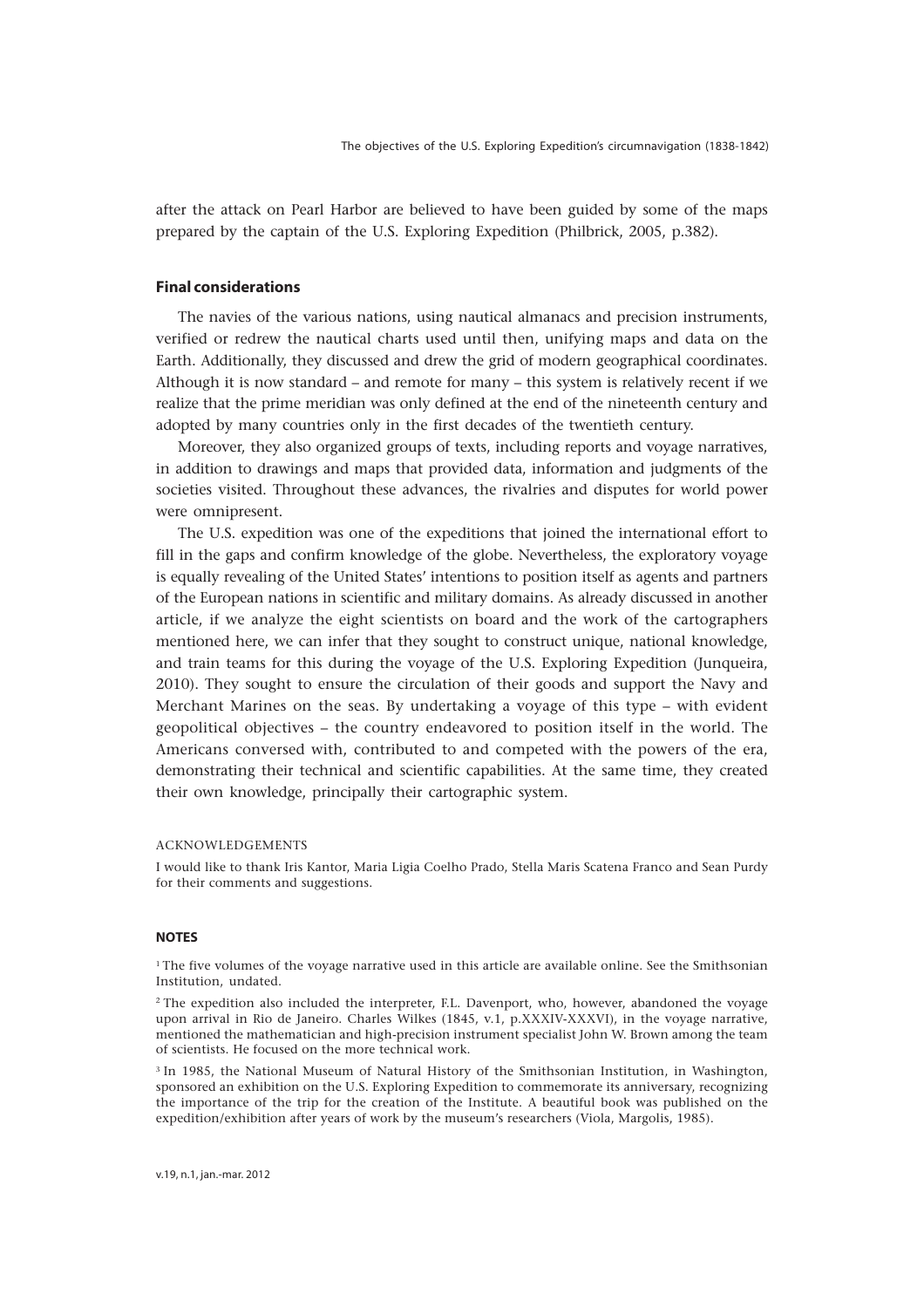4 I chose to maintain the names of the geographical features, such as capes and bays, in English following the original document (Wilkes, 1845).

<sup>5</sup> With Independence, in 1776, the borders were expanded from the Appalachians to the Mississippi. In 1819, Florida was annexed (until then a Spanish territory). In 1803, Louisiana was purchased from France. During the voyage of the U.S. Exploring Expedition (1838-1842), the nation's borders reached the Rocky Mountains. After the war with Mexico (1846-1848), the United States annexed half of the land of the Latin American country, reaching the Pacific.

6 I already discussed the Solomon Islands case in a previous article. I discuss them again here due to the importance of the debates surrounding the inability to locate the archipelago in the scientific and military communities on both sides of the Atlantic (Junqueira, 2008).

7 Nautical leagues were itinerary measurements that varied, depending on the period and the government, and from nation to nation.

8 In this and other citations from texts published in other languages, free translation is used.

9 Dava Sobel's small book is worthy of note. It was published for a student audience, but was widely read in the United States by the general public. Companhia das Letras published a Portuguese translation (Sobel, 2008).

<sup>10</sup> I want to thank the historical geography professor José Omar Moncada Maya of the Universidad Nacional Autónoma de México for mentioning this reference during the Third Symposium on the History of Cartography at the University of São Paulo in April, 2010.

## **REFERENCES**

ANDREWES, William (Org.).

*The quest for longitude*: the proceedings of the longitude symposium. Cambridge: Harvard University Press. 1996.

BAEZA, Rafael Sagredo; LEIVA, José Ignácio Gonzáles.

*La expedición Malaspina en la frontera austral del império español.* Santiago de Chile: Editorial Universitaria. 2004.

### BEDINI, Silvio A.

*The pulse of time*: Galileo Galilei, the determination of longitude and the pendulum clock*.* Firenze: Leo S. Olschki. 1991.

# BROSSE, Jacques.

*Great voyages of discovery*: circumnavigators and scientists, 1764-1843*.* Nova York: Facts on File. 1983.

# BORTHWICK, Doris Esch.

Outfiting the United States Exploring Expedition: Lieutenant Charles Wilkes' European assignment. *Proceedings of the American Philosophical Society*, Philadelphia, v.109, n.3, p.159-172. 1965.

### CORNELL, Saul.

*Anti-federalism and the dissenting tradition in America, 1788-1828*. Chapel Hill: University of North Carolina Press. 1999.

### CORTESÃO, Jaime.

*Cartografia portuguesa antiga.* Lisboa: Comissão Executiva das Comemorações do Quinto Centenário da Morte do Infante Dom Henrique. 1960.

CORTESÃO, Jaime.

O Tratado de Tordesilhas e a sua expressão cartográfica. In: Cortesão, Jaime. *História do Brasil nos velhos mapas.* Rio de Janeiro: Ministério das Relações Exteriores/Instituto Rio Branco. 1957.

#### DICK, Steven.

Centralizing navigational technology in America: the U.S. Naval Depot of Charts and Instruments, 1830-1842. *Technology and Culture*, Baltimore, v.33, n.3, p.467-509. 1992.

EDNEY, Matthew H.

A história da publicação do mapa da América do Norte de John Mitchell de 1755. *Varia História,* Belo Horizonte, v.23, n.37, p.30-50. 2007.

#### FINNEY, Ben.

Nautical cartography and traditional navigation in Oceania. In: Woodward, David; Lewis, G. Malcolm (Org.). *The history of cartography*: cartography in the traditional African, American, Artic, Australian, and Pacific societies. v.2, book 3. Chicago: The University of Chicago Press. 1998.

GALISON, Peter Louis. *Einstein's clock, Poincaré's maps:* empires of time*.* Nova York: W.W. Norton. 2004.

JOSEPH, Gilbert; LEGRAND, Catherine; SALVATORE, Ricardo**.** *Close encounters of empire*: *w*riting the cultural history of U.S./Latin American relations*.* Durham: Duke University Press. 1998.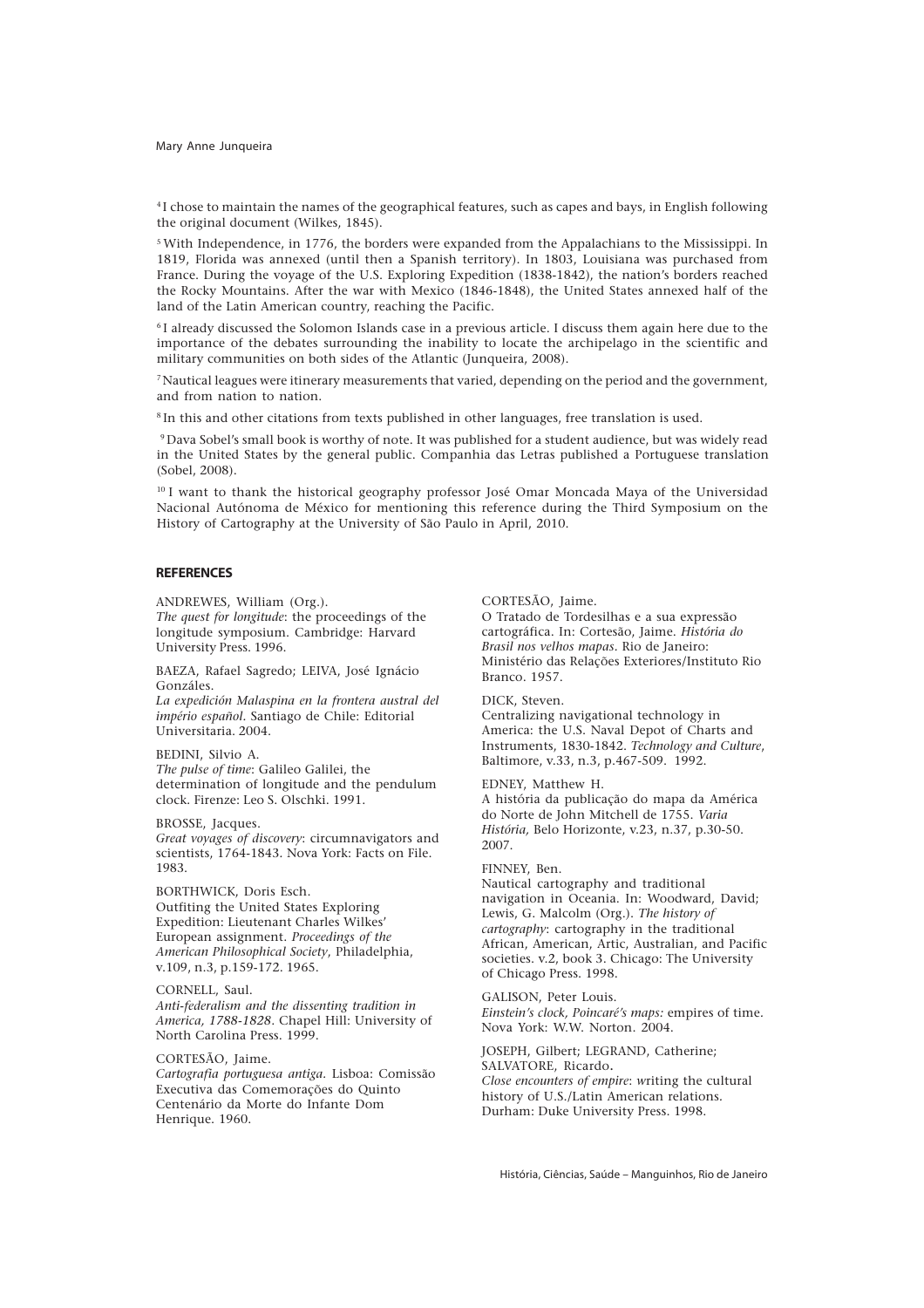### JUNQUEIRA, Mary Anne.

A primeira viagem de circunavegação norteamericana (1838-1842) e a instituição dos Estados Unidos como local de saber. In: Beired, José Luis; Capelato, Maria Helena; Prado, Maria Ligia (Org.). *Intercâmbios políticos e mediações culturais nas Américas.* Assis: FCL/ Assis/Unesp; São Paulo: Laboratório de Estudos de História das Américas/FFLCH/USP. Disponível em: http://www.fflch.usp.br/dh/ leha/cms/UserFiles/File/Intercambios\_Politicos\_- \_e-book.pdf. Acesso em: 18 abr. 2011. 2010.

#### JUNQUEIRA, Mary Anne.

Charles Wilkes, a U.S. Exploring Expedition e a busca dos Estados Unidos da América por um lugar no mundo. *Tempo*, Rio de Janeiro, v.13, n.25, p.120-138. 2008.

#### KANTOR, Iris.

Mapas para um novo império: cultura cartográfica na época da transferência da Corte. In: Couto, Jorge. (Org.). *Rio de Janeiro, capital do Império português, 1808-1821.* v.1. Lisboa: Tribuna/Fundação Calouste Gulbenkian. p.289-299. 2010.

KAPLAN, Amy; PEASE, Donald (Ed.). *Cultures of United States imperialism.* Durham: Duke University Press. 1993.

LA CONDAMINE, Charles-Marie. *Viagem pelo Amazonas, 1735-1745.* Seleção de textos, introdução e notas, Hélène Minguet. São Paulo: Nova Fronteira; EdUSP. 1992.

#### MANNING, Thomas.

*U.S. Coast Survey vs. Naval Hydrographic Office*: a nineteenth-century rivalry in science and politics. Tuscaloosa: The University of Alabama Press. 1988.

MEINIG, Donald William. *The shaping of America:* a geographical perspective on 500 years of history*.* New Haven: Yale University Press. 1993.

OBSERVATÓRIO NACIONAL. Portal Divisão Serviço da Hora. Fusos horários. Disponível em: http://pcdsh01.on.br/. Acesso em: 2 mar. 2011. s.d.

### PEDLEY, Mary Sponberg. O comércio de mapas na França e na Grã-Bretanha durante o século XVIII. *Varia História*, Belo Horizonte, v.23, n.37, p.15-29. 2007.

PHILBRICK, Nataniel. *Mar de glória*: viagem americana de descobrimento*.* São Paulo: Companhia das Letras. 2005.

### PHILBRICK, Nataniel. Nataniel Philbrick. Disponível em: http:// nathanielphilbrick.com/books/sea-of-glory/ media. Acesso em: 2 mar. 2012. s.d.

PRATT, Joseph Hyde. American prime meridians. *Geographical Review*, New York, v.32, n.2, p.233-244. 1942.

PRATT, Mary Louise. *Os olhos do império*: relatos de viagem e transculturação*.* Bauru: EdUSC. 1999.

### RICHARDSON, Brian W.

*From longitude to empire:* the articulation of place in the voyages of Captain Cook. Tese (Doutorado) – Departamento de Ciência Política, The University of Hawaii, Honolulu. 2001.

## RIEZNIK, Marina.

El bureau des longitudes y la fundación del observatorio de La Plata en la Argentina (1882- 1890). *História, Ciências, Saúde – Manguinhos,* Rio de Janeiro, v.17, n.13, p.680-703. 2010.

#### ROSSI, Paolo.

*A ciência e a filosofia dos modernos.* São Paulo: EdUnesp. 1989.

# SAID, Edward.

*Orientalismo*: o Oriente como invenção do Ocidente*.* São Paulo: Companhia das Letras. 1992.

SALVATORE, Ricardo D. (Org.). *Los lugares del saber*: contextos locales y redes transnacionales em la formación del conocimiento moderno*.* Buenos Aires: Beatriz Viterbo. 2007.

# SMITHSONIAN INSTITUTION.

Smithsonian Institution Libraries Digital Collection. Disponível em: http:// www.sil.si.edu/digitalcollections/usexex/follow-01.htm. Acesso em: 29 fev. 2012.

## SOBEL, Dava.

*Longitude*: a verdadeira história do gênio solitário que resolveu o maior problema científico do século XVIII*.* São Paulo: Companhia das Letras. 2008.

### SOBEL, Dava.

*Longitude*: the true story of alone genius who solved the greatest scientific problem of his time*.* New York: Walker. 1995.

### VINKOVETSKY, Ilya.

Circumnavigation, empire, modernity, race: the impact of round-the-world voyages on Russia's imperial consciousness. Meeting of Frontiers Conference. Washington: European Reading Room/The Library of Congress. Available at: http://www.loc.gov/rr/european/mofc/ vinkovetsky.html. Accessed: Apr. 18, 2011. 2001.

VIOLA, Herman; MARGOLIS, Carolyn (Ed.). *Magnificent voyager*: the U. S Exploring Expedition, 1838-1842*.* Washington: Smithsonian Institution Press. 1985.